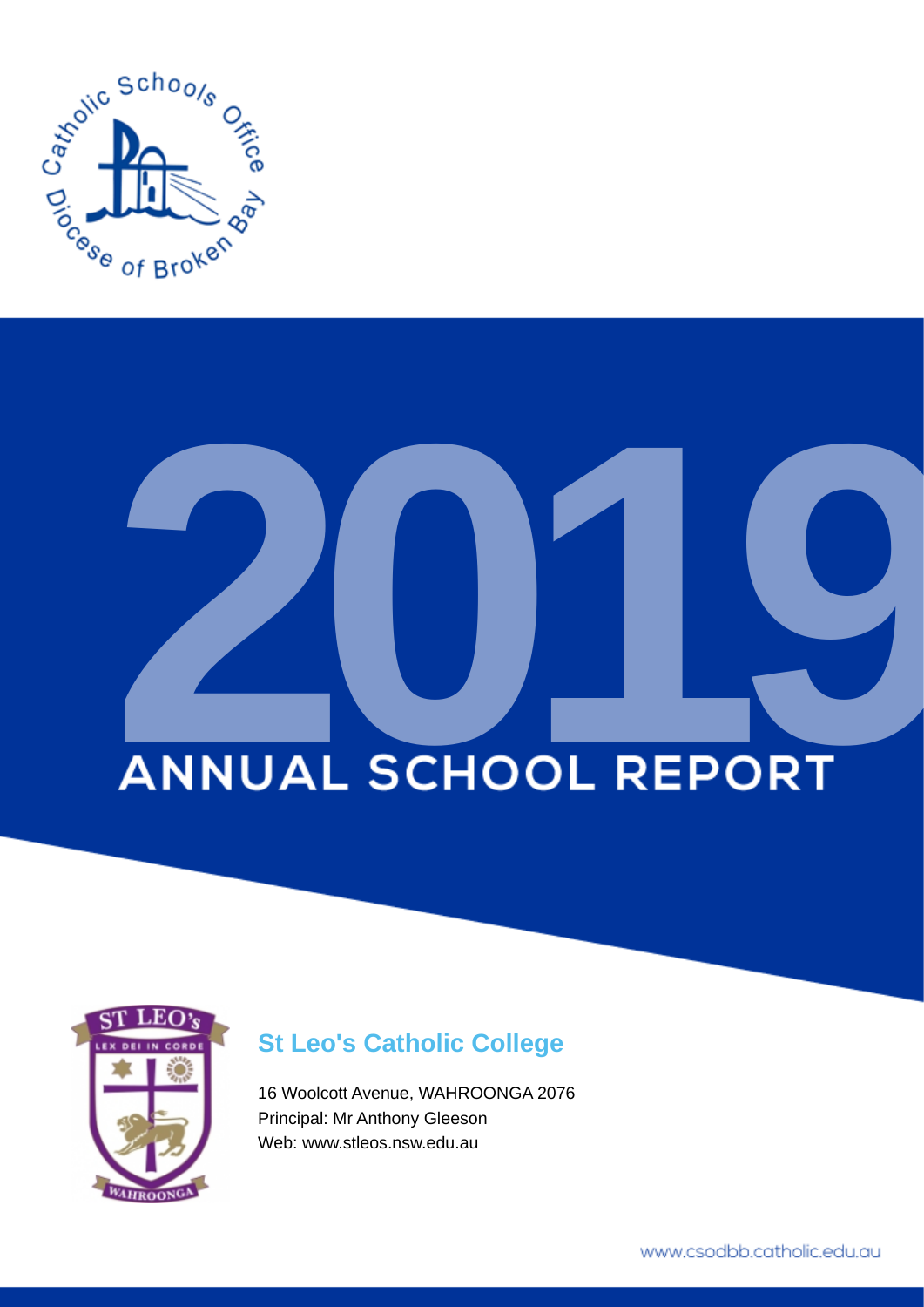# **About this report**

St Leo's Catholic College (the 'College') is registered by the NSW Education Standards Authority (NESA) and managed by the Catholic Schools Office (CSO), Diocese of Broken Bay. The CSO as the 'approved authority' for the diocesan registration system formed under Section 39 of the NSW Education Act (1990), is responsible for monitoring the compliance of member schools in the manner that has been approved by the Minister of Education.

The Annual School Report (the 'Report') demonstrates accountability to regulatory bodies and the CSO. Additionally, the Report complements and is supplementary to other forms of regular communication to the College community regarding initiatives, activities and programs which support the learning and wellbeing of its students.

The Report provides parents and the wider community with fair, reliable and objective information about educational and financial performance measures as well as College and system policies. This information includes summary contextual data, an overview of student performance in state and national assessments, a description of the achievement of priorities in the previous year and areas for improvement. Detailed information about the College's improvement journey is documented in the School Improvement Plan (SIP) which is developed, implemented and evaluated in consultation with key stakeholders.

Further information about the contents of this Report may be obtained by contacting the College directly or by visiting the College's website. Information can be also be obtained from the [My School website.](https://www.myschool.edu.au/)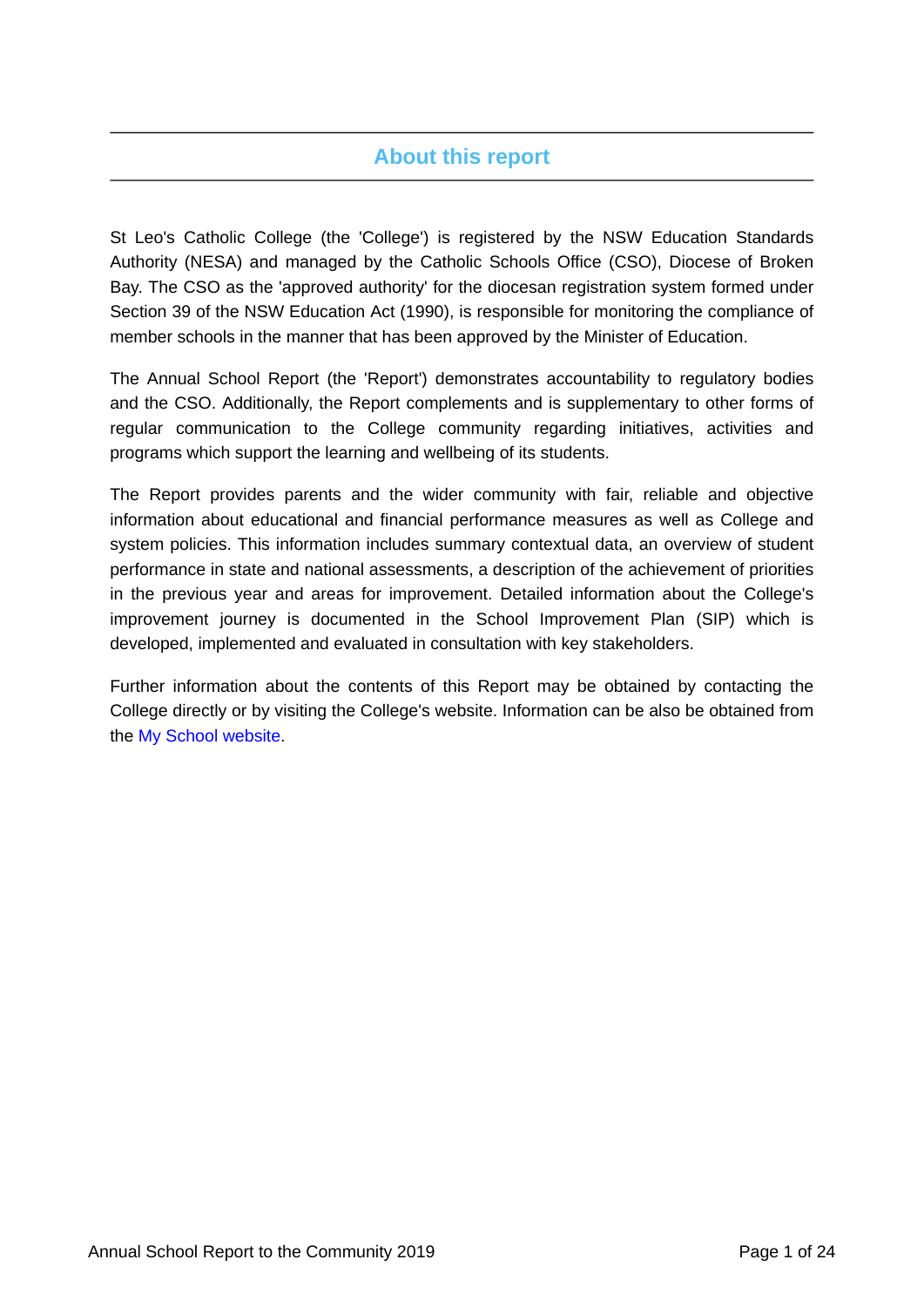# **Message from key groups in our community**

### **Principal's Message**

I warmly welcome you to review the 2019 St Leo's Catholic College Annual School Report. At St Leo's we are committed to forming confident, competent, Catholic-valued young women and men of conscience, aiming to help students find their passion and develop their talents into greatness.

We equip our students with the skills and attributes to be future leaders and members in their fields, honouring God in what they do and how they do it. To achieve this, we aim to provide broad educational experiences that promote the spiritual, academic, social, cultural, physical and environmental growth of our students; what we call our Growth Domain areas. By developing real-world, transferable skills, our students graduate as well-rounded individuals ready to successfully negotiate the challenges of their future.

The College is a caring, inclusive community, committed to knowing each student and growing their unique potential. Along with our consistently strong academic results and a wide range of co-curricular offerings, we offer a holistic view of education and wellbeing with a focus on skills for lifelong learning.

I invite you to come and see the wealth of opportunities available at St Leo's and experience the warmth and caring of our community for yourself.

### **Parent Body Message**

Parents are the first and most important educators of their children. The College strives to work in partnership with parents and is proud of the positive relationships that exist among the staff, students, Catholic feeder schools, local parishes and the wider community. Importance and value is placed upon three-way communication between the College, parents and students, encouraging a sense of belonging to the St Leo's community. The Parent Advisory Group (PAG) is unique, and was established on the principles of parent participation, with a recognition of the demands on their time, together with the development of their young person. The PAG recognises and values the role that parents and carers play in the education of their children and aims to strengthen the partnership between family, school and parish. The PAG assists the Principal and College Leadership Team in supporting the mission and vision of the College. In addition to staff and local clergy, the PAG includes parents who are actively involved in activities and programs that build the St Leo's community, strengthen partnerships between families and the College, and reach out to those in need. Whether hosting parent breakfast forums to celebrate Mother's/Father's Day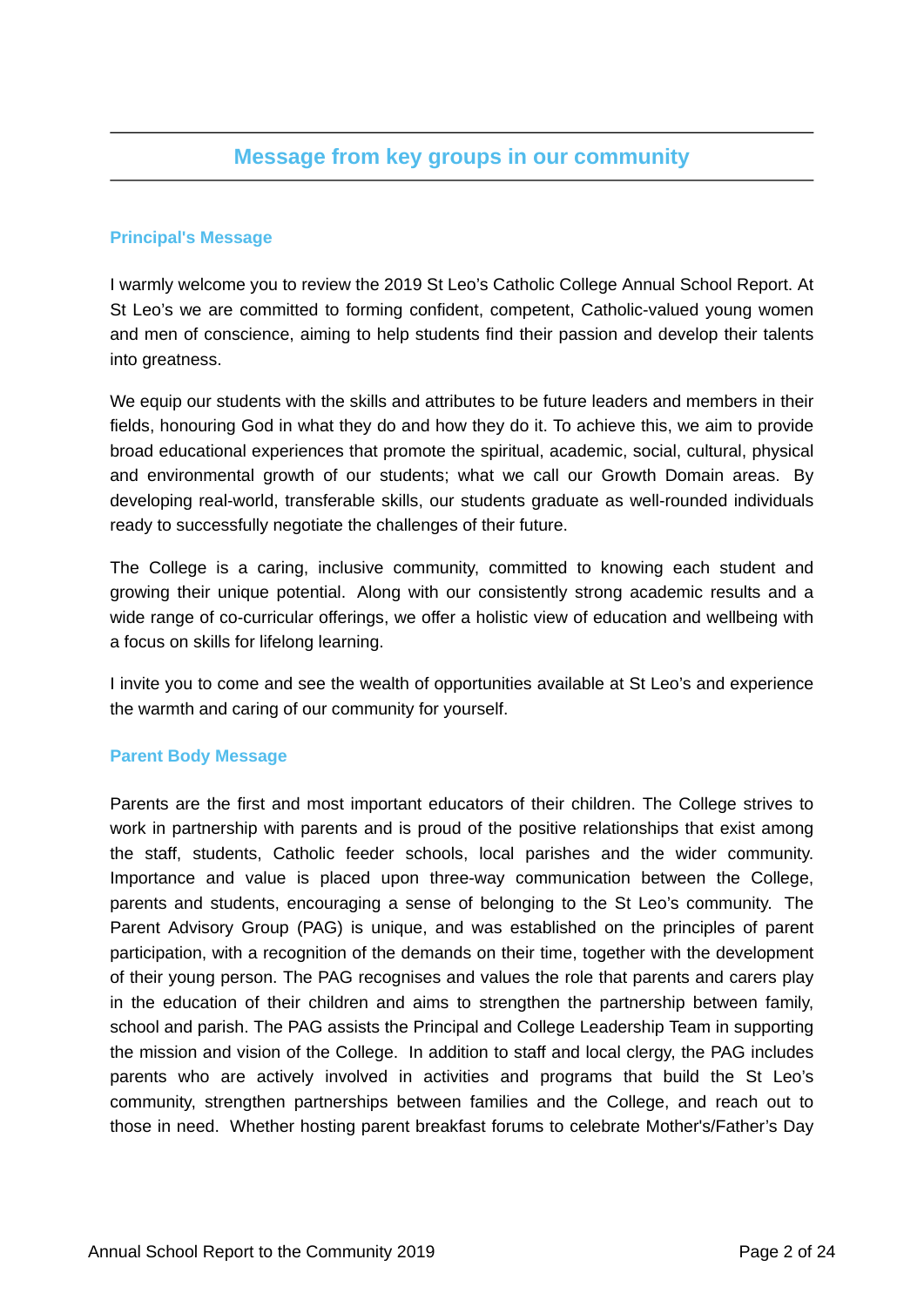through to working with St Vinnies to feed the homeless, the partnership is valuable to St Leo's and our students.

### **Student Body Message**

2019 was a year of celebration as we got to experience and utilise the results of a \$25m building program with the opening of Xavier Court, the Aquinas Resource Centre, the refurbished Chapel and the wonderful, purpose-built Mary MacKillop Centre; the hub for Technology and Applied Science, Creative and Performing Arts and VET. Students hosted our Open Day; exhibited in the Showcase event; performed in the Annual Musical, this year, "Happy Days"; benefited from our Careers Expo; and got wet and wild in the pool and on the track at the annual Athletics and Swimming Carnivals. And that was before the numerous Creative and Performing Arts performances, Diocesan wide representative sporting opportunities, successful debating teams, national aerobics representative programs and more. For the round ball fanatics the College toured the UK with an extraordinary opportunity for players to gain invaluable experience from professional training sessions with Liverpool FC and games against UK colleges. Our Kiribati Immersion is life changing for students who broaden their education and strengthen their faith by working in partnership with the Kiribati, Pacific Island community.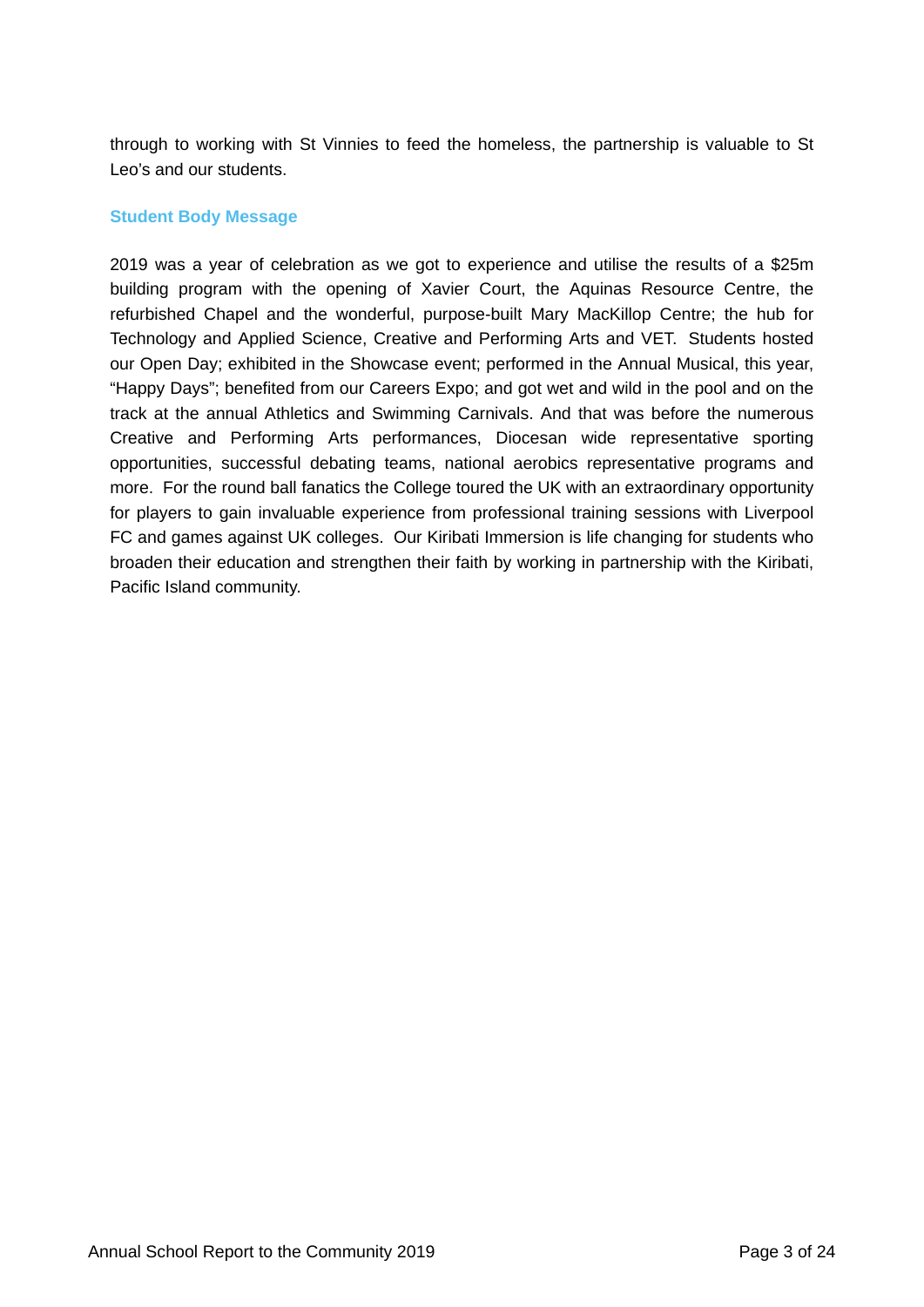# **School Features**

St Leo's Catholic College is located on six hectares in the Blue Gum suburb of Wahroonga and is the only co-educational Catholic secondary school on Sydney's upper North Shore. As a caring, inclusive community renowned for our pastoral care, we have a strong focus on knowing each student and growing their unique potential and passion. Our recently completed \$25M campus upgrade provides state-of-the-art facilities, including a \$14M Creative and Performing Arts, Design, Technology and Hospitality centre, a Resource Centre, and numerous purposeful, flexible learning and recreation spaces. We pride ourselves on achieving consistently strong academic results, with students regularly appearing in the HSC High Achievers and All rounder lists. Over 70 percent of students are offered a university place each year. We are consistently above the average student growth in NAPLAN – across both State and SSSG schools (Statistically Similar School Group). We focus on developing the whole person across our range of Growth Domains, including spiritual, academic, cultural, social, emotional, environmental, and physical dimensions, ensuring a diverse and purposeful experience, and a balanced developed of our students. A future-directed view of education focusing on deep learning skills and offering one-one-one student mentoring and coaching, helps our students become lifelong learners. Our unique online learning platforms features portable digital portfolios our students can show future employers, and enables the students to articulate, track and own their learning. We offer a strong sporting culture together with an extensive range of co-curricular offerings, including overseas tours and with an emphasis on social justice opportunities. We strongly believe that co-education allows students to appreciate the different perspectives boys and girls bring to the community and successfully experience the sheer complexity of gender, particularly during the formative adolescent years. Co-education prepares students for the world after school where real-life is rarely gender separated. We believe co-education is the best environment for the future.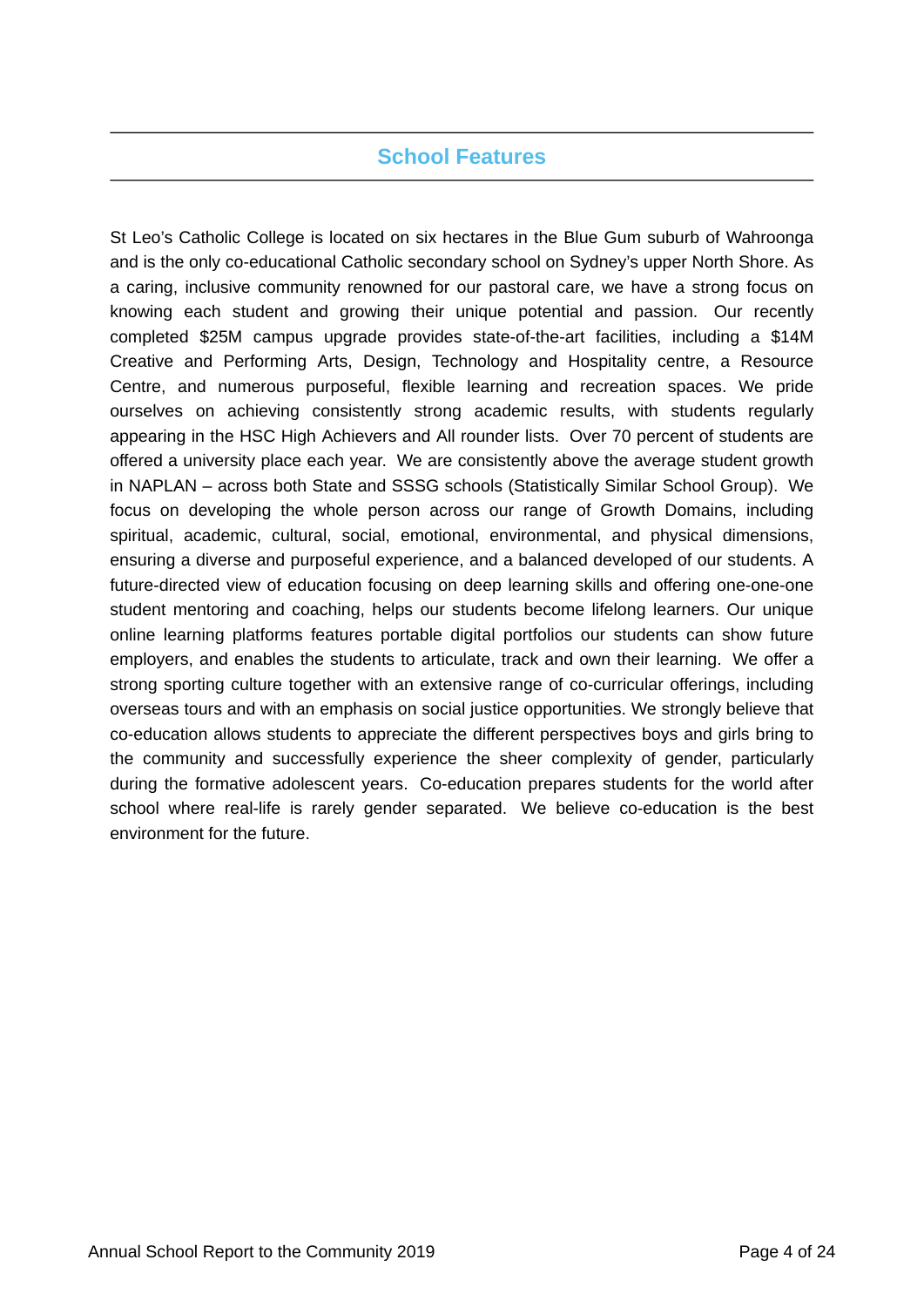# **Student Profile**

### **Student Enrolment**

Students attending the College come from a variety of backgrounds and nationalities. The following information describes the student profile for 2019. Additional information can be found on [My School website.](https://www.myschool.edu.au/)

| <b>Girls</b> | <b>Boys</b> | LBOTE* | <b>Total Students</b> |
|--------------|-------------|--------|-----------------------|
| 315          | 418         | 143    | 733                   |

\* Language Background Other than English

### **Enrolment Policy**

The College follows the [Enrolment Policy for Diocesan Systemic Schools](https://www.csodbb.catholic.edu.au/about/Policies). The policy encourages the local Catholic community, under the leadership of the parish priest and principal, to look upon the time of enrolment as a potential occasion for ongoing evangelisation. The policy calls upon parents to examine their present faith commitments, to develop their role as prime educators of their children in faith and to immerse themselves in the communal, liturgical, ministerial and service dimensions of the parish. Copies of this policy and other policies in this Report may be obtained from the [CSO website](https://www.csodbb.catholic.edu.au/about/Policies) or by contacting the CSO.

### **Student Attendance Rates**

The average student attendance rate for the College in 2019 was 92.11%. Attendance rates disaggregated by Year group are shown in the following table.

| <b>Attendance rates by Year group</b>        |       |       |       |       |       |
|----------------------------------------------|-------|-------|-------|-------|-------|
| Year 7 Year 8 Year 9 Year 10 Year 11 Year 12 |       |       |       |       |       |
| 93.35                                        | 92.67 | 91.01 | 90.73 | 93.80 | 91.10 |

### **Managing Student Non-Attendance**

In order for students to reach their full potential it is of paramount importance that they attend school regularly. While it is the parents' legal responsibility under the NSW Education Act (1990) to ensure that their children attend school regularly, our staff as part of their duty of care, monitor all absences and work in partnership with parents to support and promote the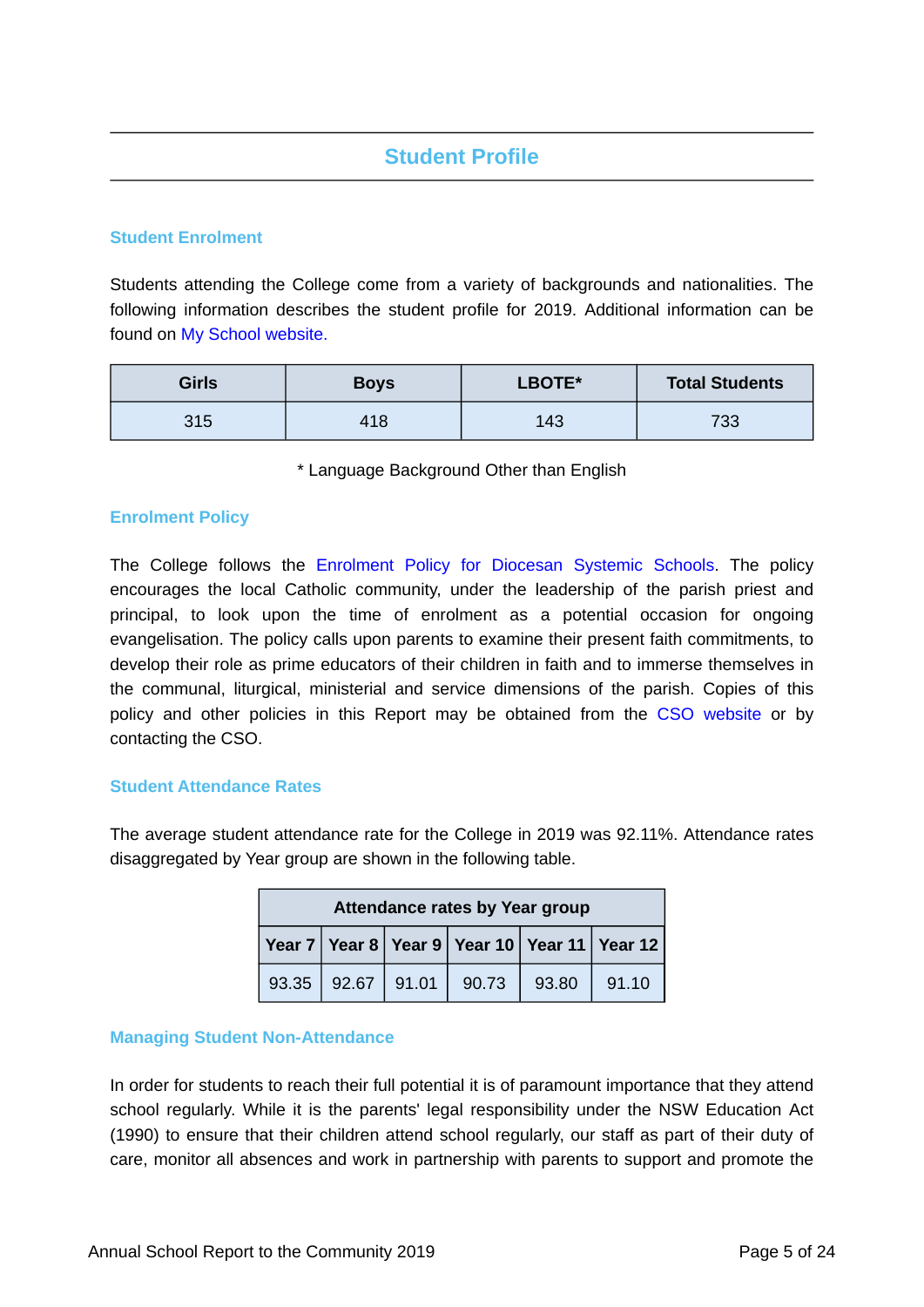regular attendance of students. In doing so, the College, under the leadership of the principal:

- provides a caring environment which fosters in students, a sense of wellbeing and belonging
- maintains accurate records of student attendance
- implements policies and procedures to monitor student attendance and to address non- attendance issues as and when they arise
- communicates to parents and students, the College's expectations with regard to student attendance and the consequences of not meeting these expectations
- recognises and rewards excellent and improved student attendance.

College attendance records also contain information regarding student absences including reasons for absence and documentation to substantiate reasons for absences. Teachers are required to monitor non-attendance diligently on a student by student basis and to bring to the attention of the Principal immediately any unexplained absences, non-attendance of a chronic nature, or reasons for non-attendance that cause concern. Matters of concern are referred to the Principal, the CSO and the relevant Department of Education officer where appropriate.

Where a student is not able to attend school for a prolonged period of time due to a medical condition or illness, the College in collaboration with parents, provides resources to contribute to the student's continuum of learning where possible. The CSO monitors each College's compliance with student attendance and management of non-attendance as part of the system's School Review and Development (SRD) processes. The College's attendance monitoring procedures are based on the Procedures for the Management of Student Attendance in the Broken Bay Diocesan Schools System (password required).

### **Student Retention Rate**

Of the students who completed Year 10 in 2017, 91% completed Year 12 in 2019.

### **Senior Secondary Outcomes**

The table below sets out the percentages of students undertaking vocational training in their senior years as well as those attaining the award of Higher School Certificate (or equivalent vocational education and training qualifications).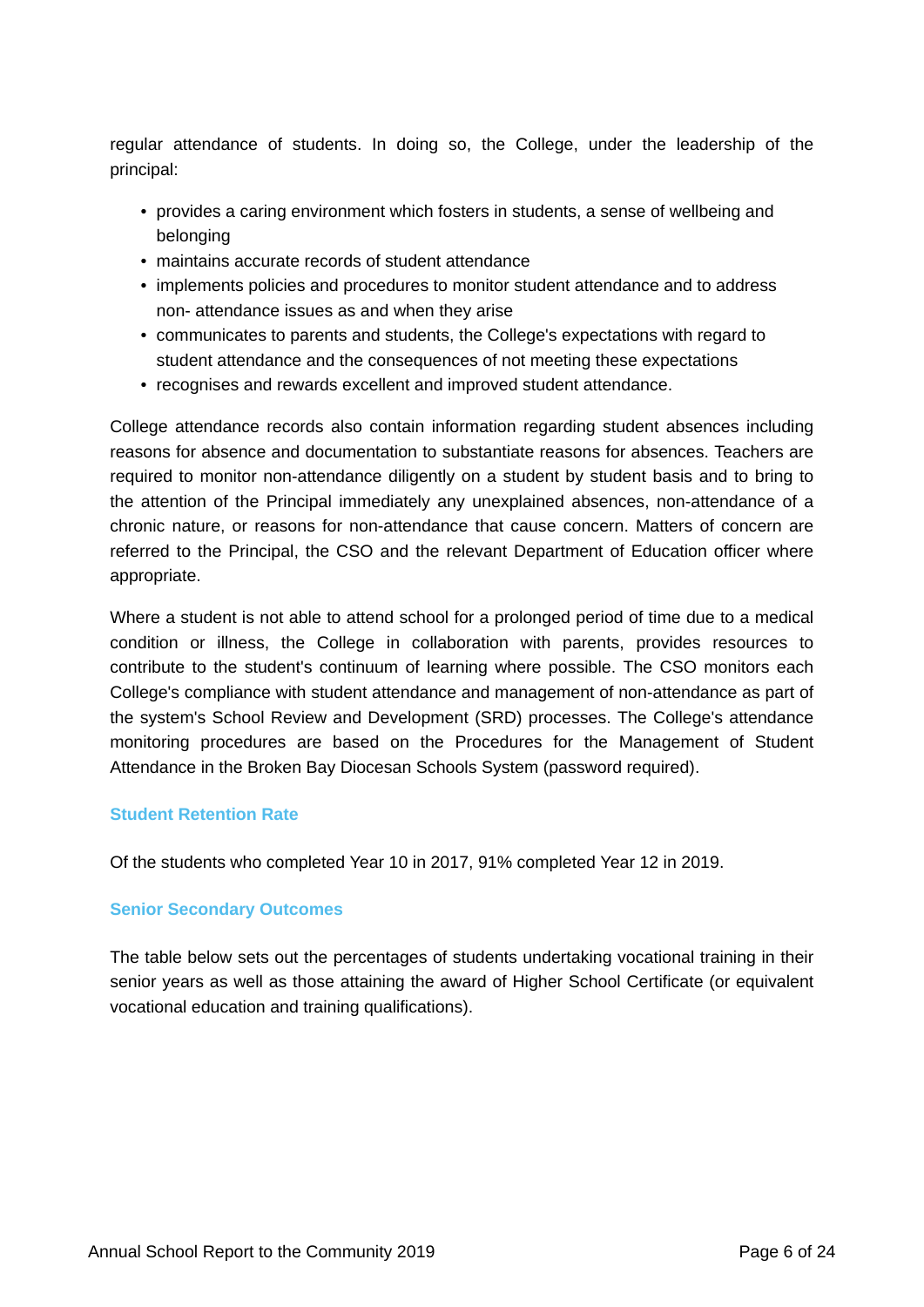| <b>Senior secondary outcomes 2019</b>                                                                                           |        |  |
|---------------------------------------------------------------------------------------------------------------------------------|--------|--|
| % of students undertaking vocational training or training in a trade during the senior<br>years of schooling                    | $37\%$ |  |
| % of students attaining the award of Higher School Certificate or equivalent<br>vocational education and training qualification | $97\%$ |  |

### **Post School Destinations**

Each year the College collects destination data relating to the Year 12 student cohort.

Over 70% of students undertake university education in the disciplines of Science, Law, Medicine, Business, Economics, Music, Visual Design, Film and Television to list a few. Others enjoy vocational courses in areas such as carpentry, landscape and design, food technology, construction and fashion. Always strong in the arts; students have been accepted into a variety of disciplines within NIDA. Our Pathways Program works with students and families to navigate the many options beyond school, developing industry and higher education partnerships.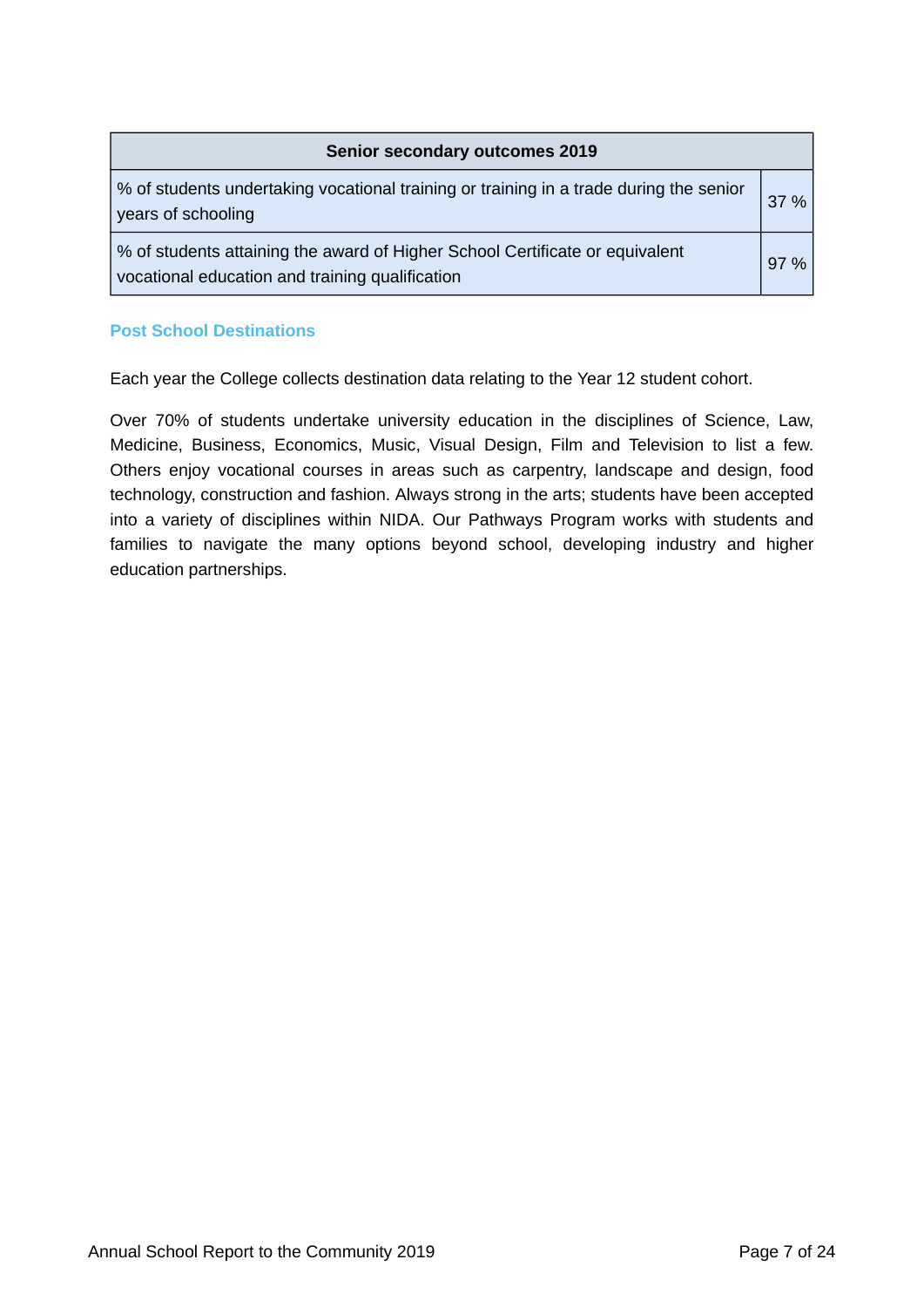# **Staffing Profile**

### **Staffing Profile**

The following information describes the staffing profile for 2019:

| Total number of staff              | 85 |
|------------------------------------|----|
| Number of full time teaching staff | 52 |
| Number of part time teaching staff | 16 |
| Number of non-teaching staff       | 17 |

### **Total number of teaching staff by NESA category**

All teachers employed by the College are qualified to teach in NSW. Additionally, all teachers at this College who are responsible for delivering the curriculum are accredited with NESA. Effective from October 2007, the minimum qualification for a teacher in a systemic school in the Diocese of Broken Bay is a four year teaching degree.

Teachers at this College are either accredited as conditional, provisional or proficient as defined by the NSW Teacher Accreditation Act 2004. Accreditation at the levels of Highly Accomplished and Lead teacher are voluntary. The number of teachers within the Diocesan Schools System (systemic schools) at these levels is as follows:

- Proficient: 1294 teachers
- Provisional: 105 teachers
- Conditional: 1 teacher

Additionally, there are approximately 25 teachers who are currently actively engaged in the submission process at the higher levels of accreditation. Teacher status at individual schools can be sourced directly from the College.

### **Professional Learning**

The ongoing professional learning (PL) of each staff member is highly valued. PL can take many forms including whole school staff days, subject specific in-services, meetings and conferences and a range of programs provided by the CSO. The College takes responsibility for planning, implementing, evaluating and tracking staff PL. Individual staff members take responsibility for their ongoing PL. All teachers have been involved in PL opportunities during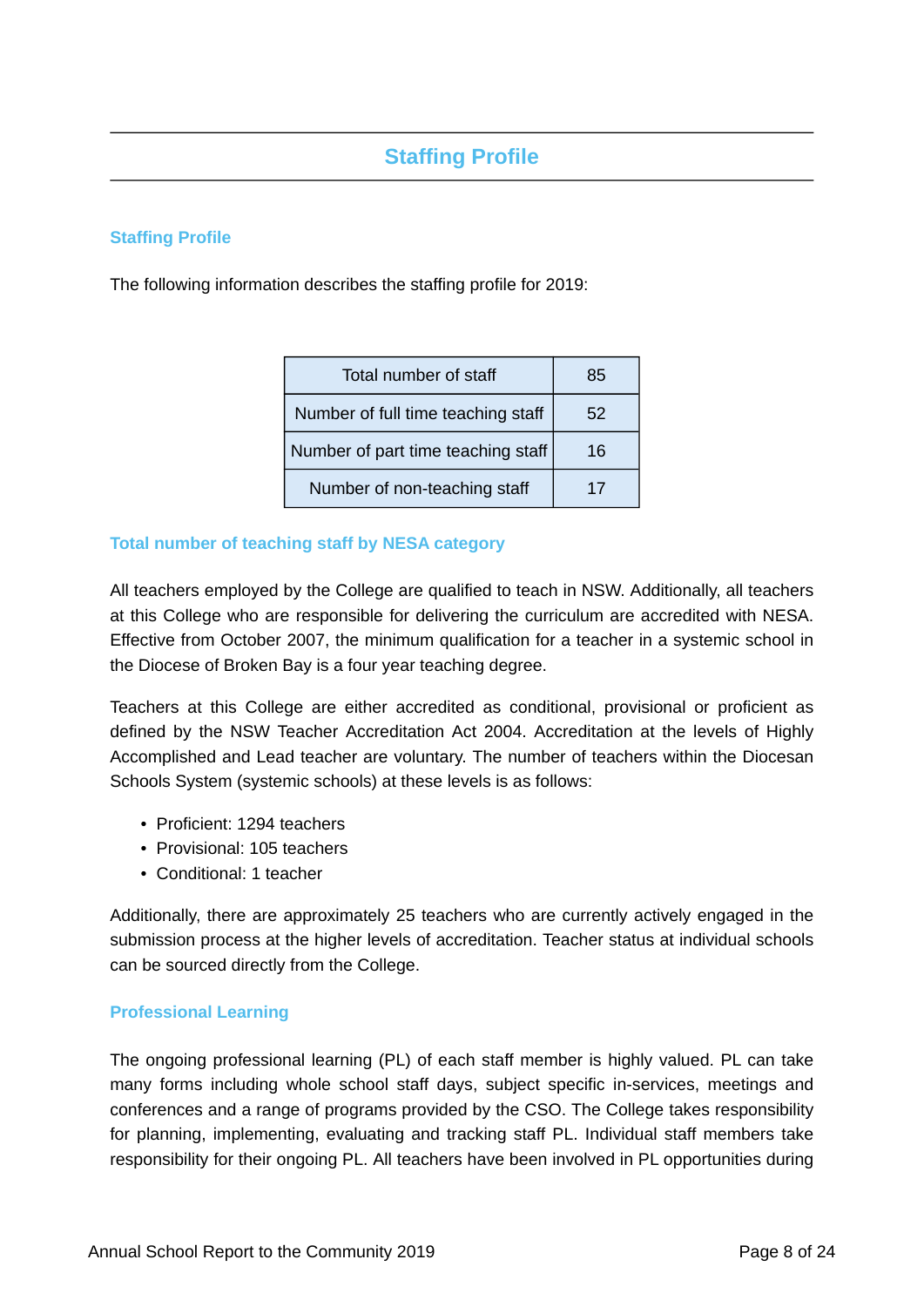the year related to improving student outcomes. The following table provides specific information relating to the focus of three of these staff development days.

### **Summary of professional learning at this school**

In 2019, St Leo's Catholic College's full staff professional learning focus was centred around Michael Fullan's New Pedagogies in Deep Learning and how these could be authentically incorporated into our classes. This was the subject of a staff development day at the start of Term 3 and a Staff Twilight Professional Development afternoon in Term 2. Regular staff professional development was built into the timetable as a dedicated hour per fortnight. The focus of these afternoons varied based on the needs of the staff at that time. During the year 36 mentor teachers participated in a mentor and pastoral leaders' program presented by Growth Coaching International focussing on student holistic growth.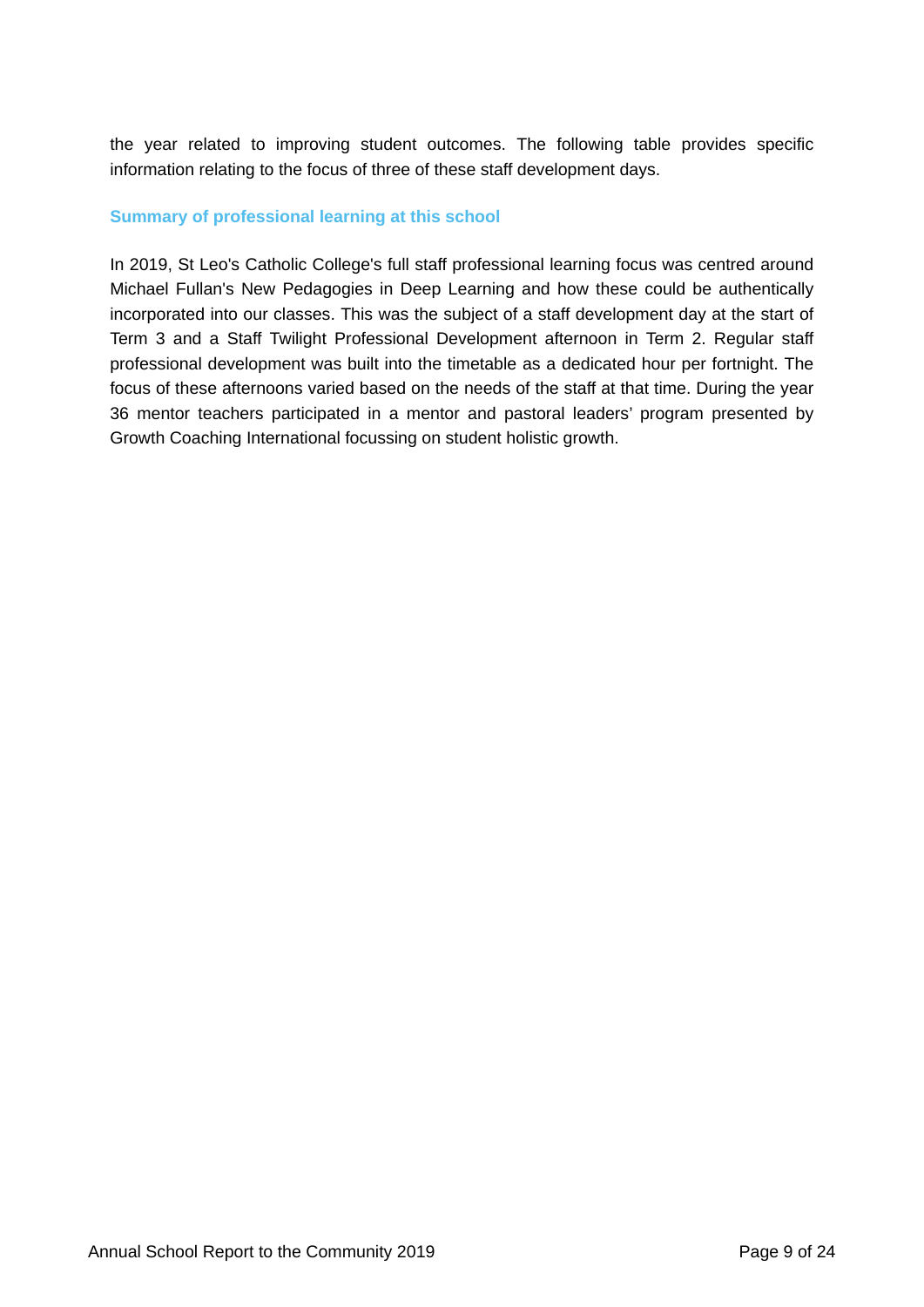# **Catholic Identity and Mission**

As a Catholic community, the College shares in the mission of the local Church: "The Diocese of Broken Bay exists to evangelise, to proclaim the Good News of Jesus Christ, gathered as friends in the Lord and sent out to be missionary disciples."

In partnership with parents as the first faith educators of their children and the local parish community, the College seeks to educate and form young people in the Catholic faith. The College provides formal Religious Education as well as retreats, spirituality days and social justice opportunities in which students are invited to serve others, especially the poor and those who are marginalised.

The College's Religious Education (RE) program is based on the [Broken Bay K-12 Religious](https://www.csodbb.catholic.edu.au/mission/Religious-Education) [Education Curriculum](https://www.csodbb.catholic.edu.au/mission/Religious-Education) and aims to provide students with meaningful, engaging and challenging learning experiences that explores the rich diversity of the Catholic faith and ways in which we live it.

Faith formation opportunities are provided for students, staff, parents and caregivers. Students regularly celebrate Mass and pray together. Students are invited to participate in age appropriate sacramental and missionary activities aimed at living out their mission as disciples of Jesus.

In 2019, Evangelisation and Catholic Formation moved to a phase of 'Deepening' its already extensive religious programs and opportunities. The College offered over 52 Masses and liturgies as part of a rich and vibrant liturgical life. This was complemented by the Religious Education program taught by a highly trained team of specialists to aid the faith development of our students. Students were then able to apply their learnings and the spiritual nourishment they received through the St Leo's Faith in Action Suite. The program offered 12 different initiatives that ranged from Street Retreats, Nursing Home Visits and Day Care Volunteering Programs to Senior Jamberoo Abbey Retreats and the Youth Ministry Program. A highlight of this program was the annual immersion to Kiribati where students and staff lived and worked amongst some of the most impoverished conditions in the Pacific to assist our Kiribati brothers and sisters. Student and staff spirituality days also deepened the mission and purpose of each member of the St Leo's community. Such endeavours were woven together through the theme 'Awaken' where staff, students and parents were challenged by the Gospels to live with eyes open to those who are in need of God's love through our actions. This challenge called our community to avoid 'sleepwalking' through our lives and embrace the God given talents provided to us and to use them as tools for change in a world hungry for justice.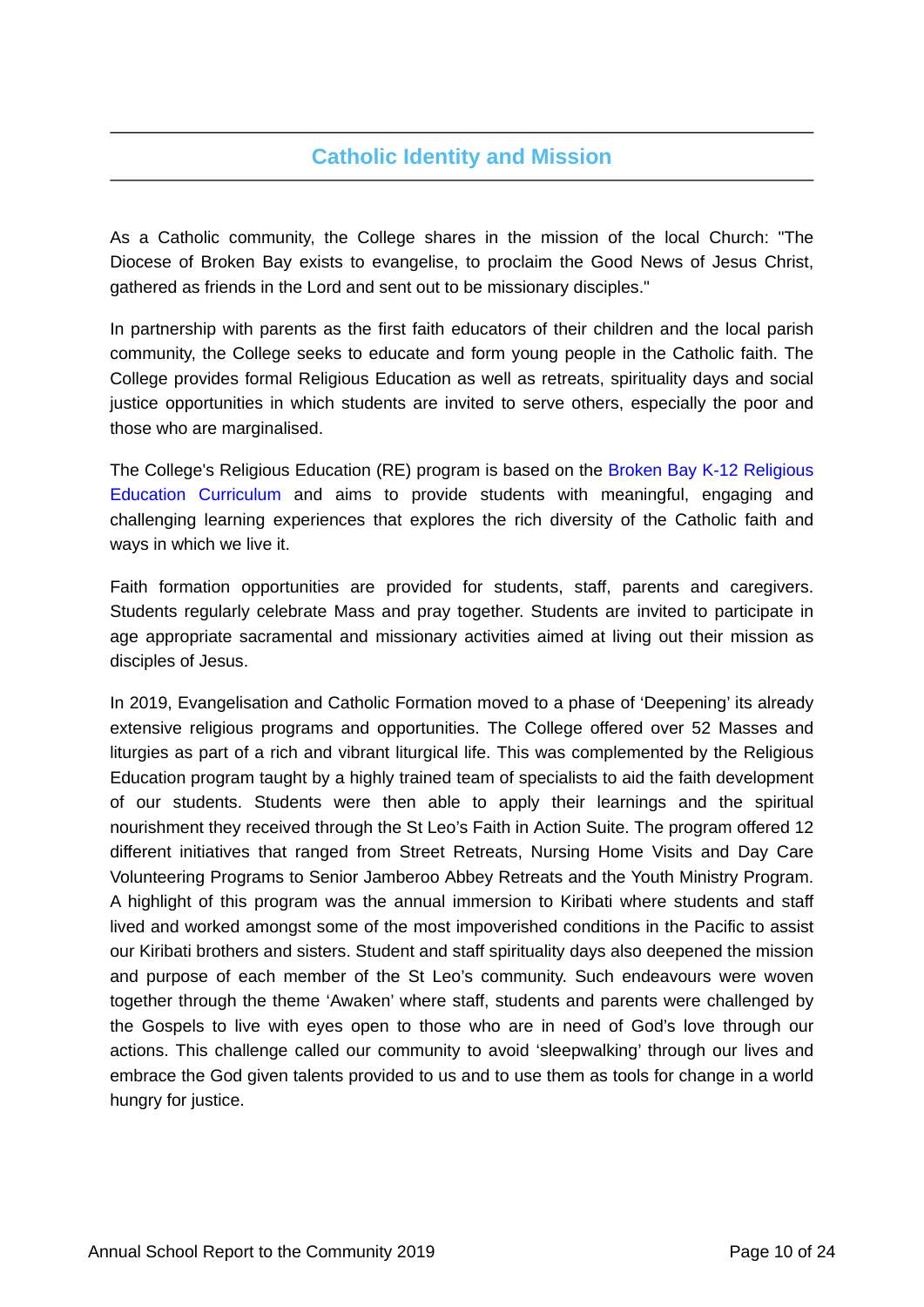# **Curriculum, Learning and Teaching**

### **Secondary Curriculum**

The College provides an educational program based on, and taught in accordance with the NSW Education Standards Authority (NESA) syllabuses for secondary education. The Key Learning Areas (KLAs) of English, Mathematics, Science, Human Society and its Environment (HSIE), Creative Arts (CA), Personal Development, Health and Physical Education (PDHPE), Languages and Technological and Applied Studies (TAS). In addition to this, the College implements the Diocesan Religious Education syllabus. Staff members are committed to continuous improvement of teaching and learning in all facets of the curriculum.

In line with the staff professional development in New Pedagogies for Deep Learning, thinking about new ways of enhancing St Leo's curriculum choices were of paramount importance, in addition to continuing to offer our traditional curriculum choices. Across Year 7 Individualised Learning in Mathematics (iLIM) was introduced in order to tailor Mathematics to the current skill level of the student so they work at their pace and engage in mini-lessons of focussed instruction. The long term objective of this program is to meet each student at their own point of learning. The incorporation of (iLIM) allowed students' iPads to play a crucial role in the way they mastered mathematical concepts.

Some Key Learning Areas moved to different forms of assessment. Stage 4 and 5 Science in 2019 moved to online tests for yearly examinations. Students again utilised their iPads as an assessment tool to demonstrate their understanding of key curriculum outcomes.

Part of a school-wide focus on curriculum development has been the 2019 staff development of "6Cs" focus for 2020. The College decided that Critical Thinking and Christian Citizenship would be the 2020 focus. 2019 involved staff professional development in embedding activities that would authentically focus on these two areas. This involved an audit of the current curriculum and embedding 6Cs activities within student programs.

Student Led Conferences were introduced at St Leo's in 2019. Time during fortnightly professional development sessions was given to developing the staff's understanding of how to lead students in incorporating their understanding of deep learning within the work of the students in mentor groups. Professional development around the authentic utilisation of the St Leo's Learning Den became a paramount part of St Leo's 2019 staff professional development program. The aim of the Student Led Conferences was for students to articulate and reflect on their engagement with the St Leo's curriculum and with the assistance of their mentor teachers and parents set educational goals to not only further their achievement within the formal curriculum, but also in the development of the whole person.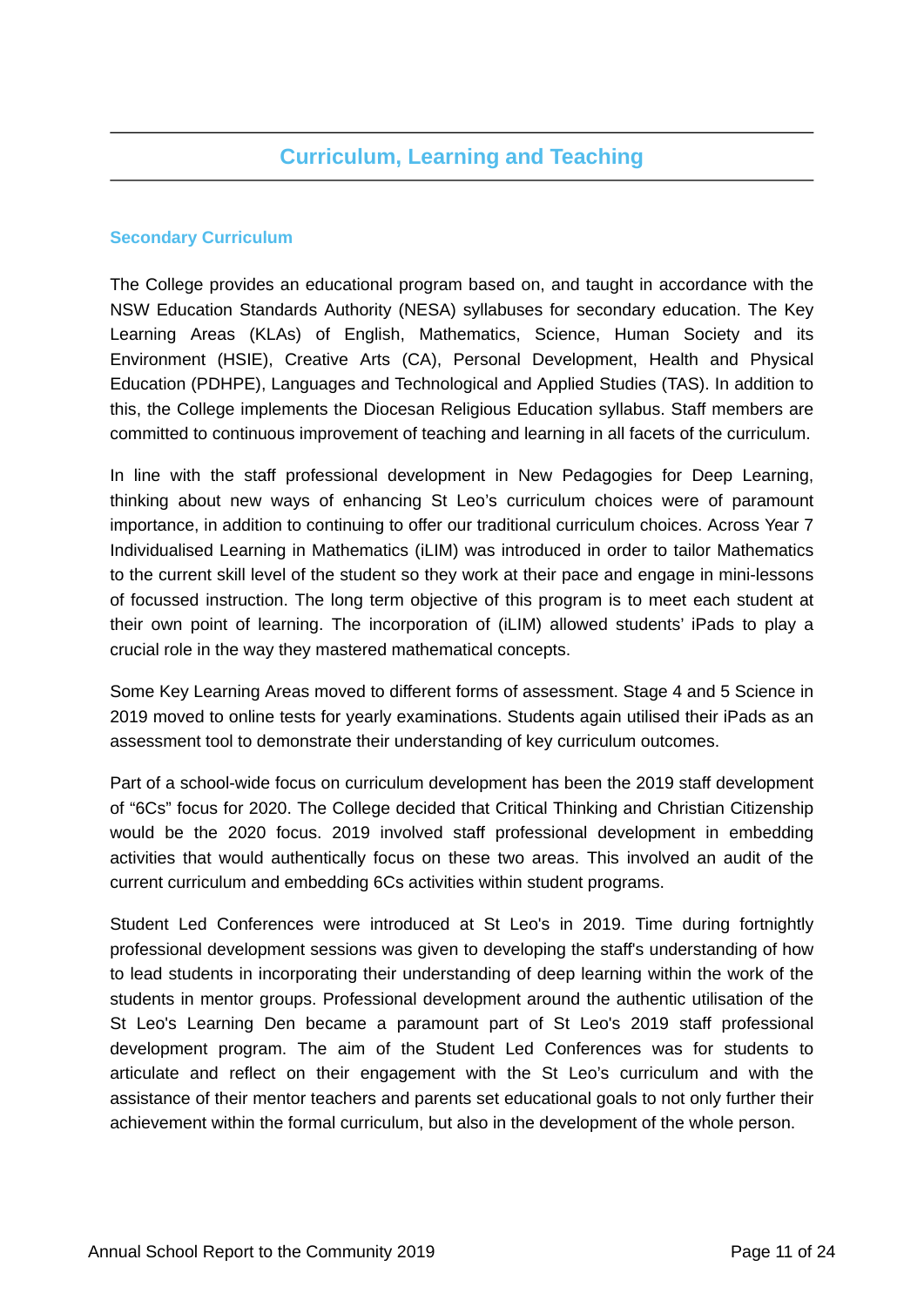# **Student Performance in Tests and Examinations**

The National Assessment Program Literacy and Numeracy (NAPLAN) is an annual assessment for students in Years 3, 5, 7 and 9. NAPLAN assessment results provide valuable information about student achievements in literacy and numeracy. An analysis of these results assists the College's planning and is used to support teaching and learning programs.

The tables below show the percentages of students who achieved particular skill bands in the aspects of literacy and numeracy compared to students nationally. Literacy is reported in four content strands (aspects): Reading, Writing, Spelling, Grammar and Punctuation. Numeracy is reported as a single content strand. Students who were exempted from any test were deemed not to have met the national minimum standard in that test area and are not included in band distributions. Additional NAPLAN student performance information can also be accessed from the My School website.

| <b>NAPLAN RESULTS 2019</b> |                                |               | % of students in the top<br>2 bands | % of students in the<br>bottom 2 bands |                                        |  |
|----------------------------|--------------------------------|---------------|-------------------------------------|----------------------------------------|----------------------------------------|--|
|                            |                                | <b>School</b> | <b>Australia</b>                    | <b>School</b>                          | <b>Australia</b>                       |  |
|                            | <b>Grammar and Punctuation</b> | 26%           | 31%                                 | 13%                                    | 19%                                    |  |
|                            | <b>Reading</b>                 | 38%           | 31%                                 | 7%                                     | 16%                                    |  |
| Year<br>$\overline{7}$     | <b>Writing</b>                 | 19%           | 17%                                 | 17%                                    | 27%                                    |  |
|                            | <b>Spelling</b>                | 29%           | 35%                                 | 10%                                    | 15%                                    |  |
|                            | <b>Numeracy</b>                | 42%           | 37%                                 | 4%                                     | 15%                                    |  |
| <b>NAPLAN RESULTS 2019</b> |                                |               |                                     |                                        |                                        |  |
|                            |                                |               | % of students in the top<br>2 bands |                                        | % of students in the<br>bottom 2 bands |  |
|                            |                                | <b>School</b> | <b>Australia</b>                    | <b>School</b>                          | <b>Australia</b>                       |  |
|                            | <b>Grammar and Punctuation</b> | 24%           | 19%                                 | 18%                                    | 23%                                    |  |
|                            | <b>Reading</b>                 | 29%           | 23%                                 | 4%                                     | 19%                                    |  |
| Year<br>9                  | <b>Writing</b>                 | 12%           | 13%                                 | 25%                                    | 37%                                    |  |
|                            | <b>Spelling</b>                | 27%           | 24%                                 | 11%                                    | 18%                                    |  |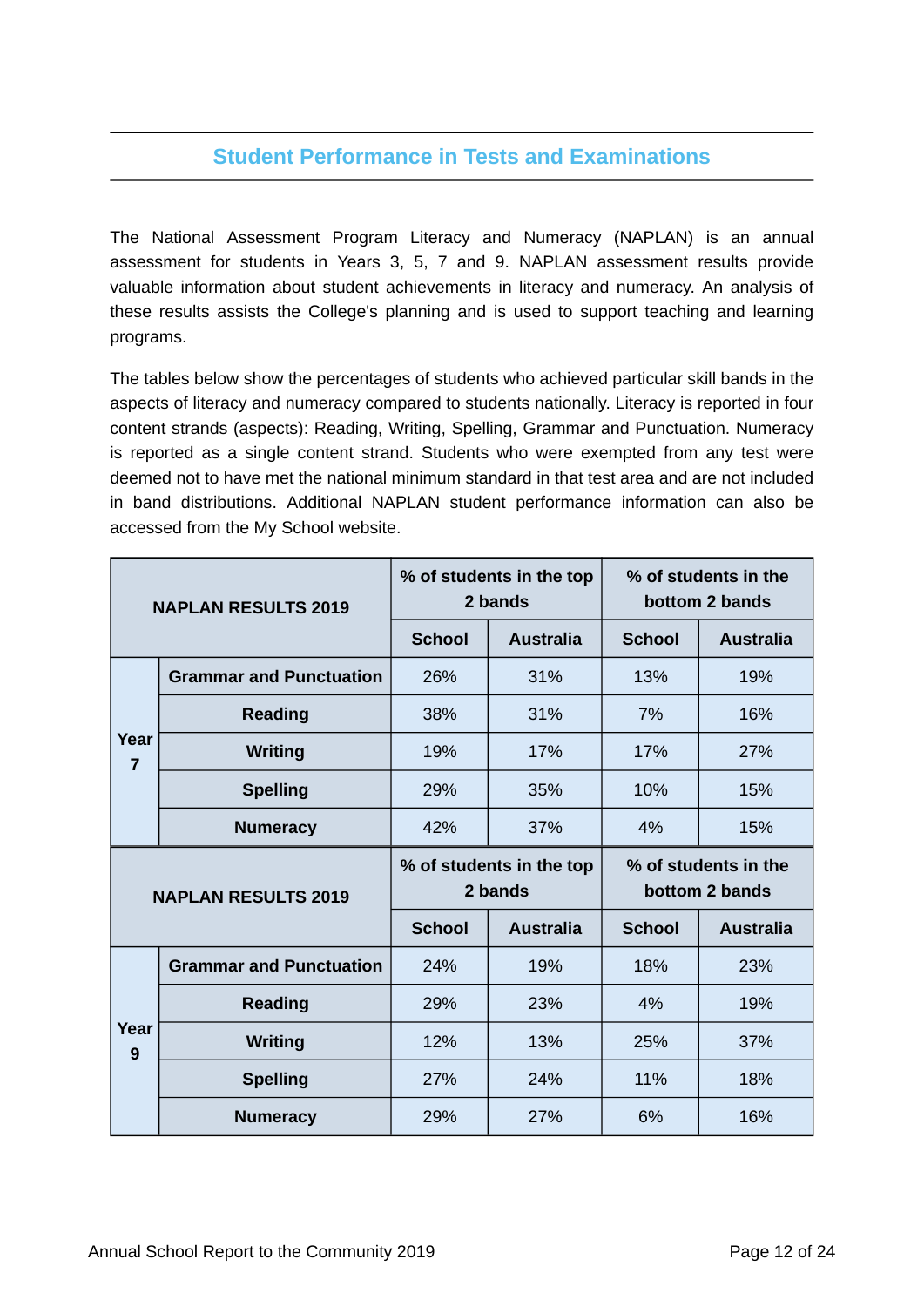### **Higher School Certificate (HSC) Diocese**

The results of the College's Higher School Certificate (HSC) candidature are reported for particular subjects. The table provided shows the percentage of students who achieved in the top two bands and shows comparison with results from previous years.

NB: A number of new syllabuses were implemented in recent years which means there was a change in either subject name and/or course number. For this reason, results from previous years may appear as 0%. Some courses no longer run and therefore will show as 0%.

HSC results in 2019 were similar in spread to those of 2018. Strong results across subjects such as Visual Arts, Music 1,Society and Culture, PDHPE and Science were impressive and maintained or improved upon 2018 results. The introduction of a new English syllabus in 2019 highlighted our need to focus on particular modules in 2020 to strengthen our position. Studies of Religion results were generally pleasing. St Leo's students will be focussing on Multiple Choice as an area for improvement in 2020. Assessment tasks in 2020 have been designed to improve students' overall marks in these sections. HSIE subjects were all above the state average in 2019. Impressive results in Economics was a highlight. The College approach to the practice of writing under timed conditions was a factor in the improvement in HSIE results.

|                                                                       | Percentage of students in the top 2 bands (Bands)<br>5 and 6) |              |               |              |               |              |
|-----------------------------------------------------------------------|---------------------------------------------------------------|--------------|---------------|--------------|---------------|--------------|
| <b>Higher School Certificate</b>                                      | 2017                                                          |              | 2018          |              | 2019          |              |
|                                                                       | <b>School</b>                                                 | <b>State</b> | <b>School</b> | <b>State</b> | <b>School</b> | <b>State</b> |
| <b>Biology</b>                                                        | 45 %                                                          | 40 %         | 20 %          | 37 %         | 48 %          | 32 %         |
| English (Advanced)                                                    | 70 %                                                          | 64 %         | 58 %          | 63 %         | 51 %          | 62 %         |
| English (Standard)                                                    | 15 %                                                          | 16 %         | 15 %          | 15 %         | 8 %           | 12 %         |
| Music 1                                                               | 67 %                                                          | 66 %         | 100 %         | 65 %         | 100 %         | 66 %         |
| Personal Development, Health and<br><b>Physical Education (PDPHE)</b> | 22 %                                                          | 31 %         | 32%           | 33 %         | 38 %          | 32 %         |
| <b>Physics</b>                                                        | 20 %                                                          | 34 %         | 10 %          | 34 %         | 40 %          | 37 %         |
| Society and Culture                                                   | 86 %                                                          | 48 %         | 67 %          | 47 %         | 75 %          | 45 %         |
| <b>Visual Arts</b>                                                    | $0\%$                                                         | 55 %         | 45 %          | 53 %         | 72 %          | 63 %         |

### **Record of School Achievement (RoSA)**

Eligible students who leave school before receiving their Higher School Certificate will receive the NSW Record of School Achievement (RoSA). The RoSA has been designed to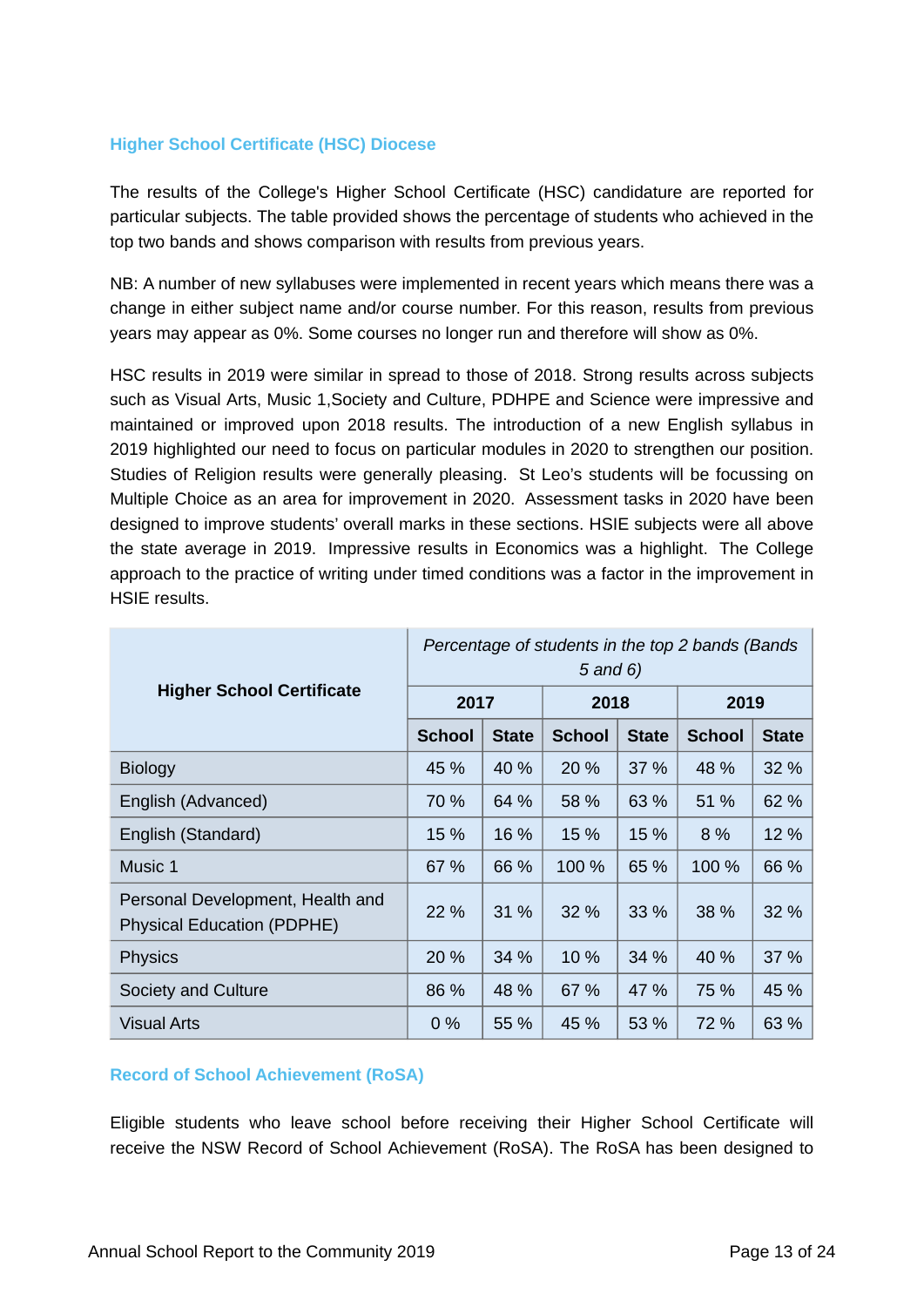provide grades for all Stage 5 (Year 10) and Stage 6 (Preliminary) courses completed during secondary education. In 2019, the number of students issued with a RoSA was 5.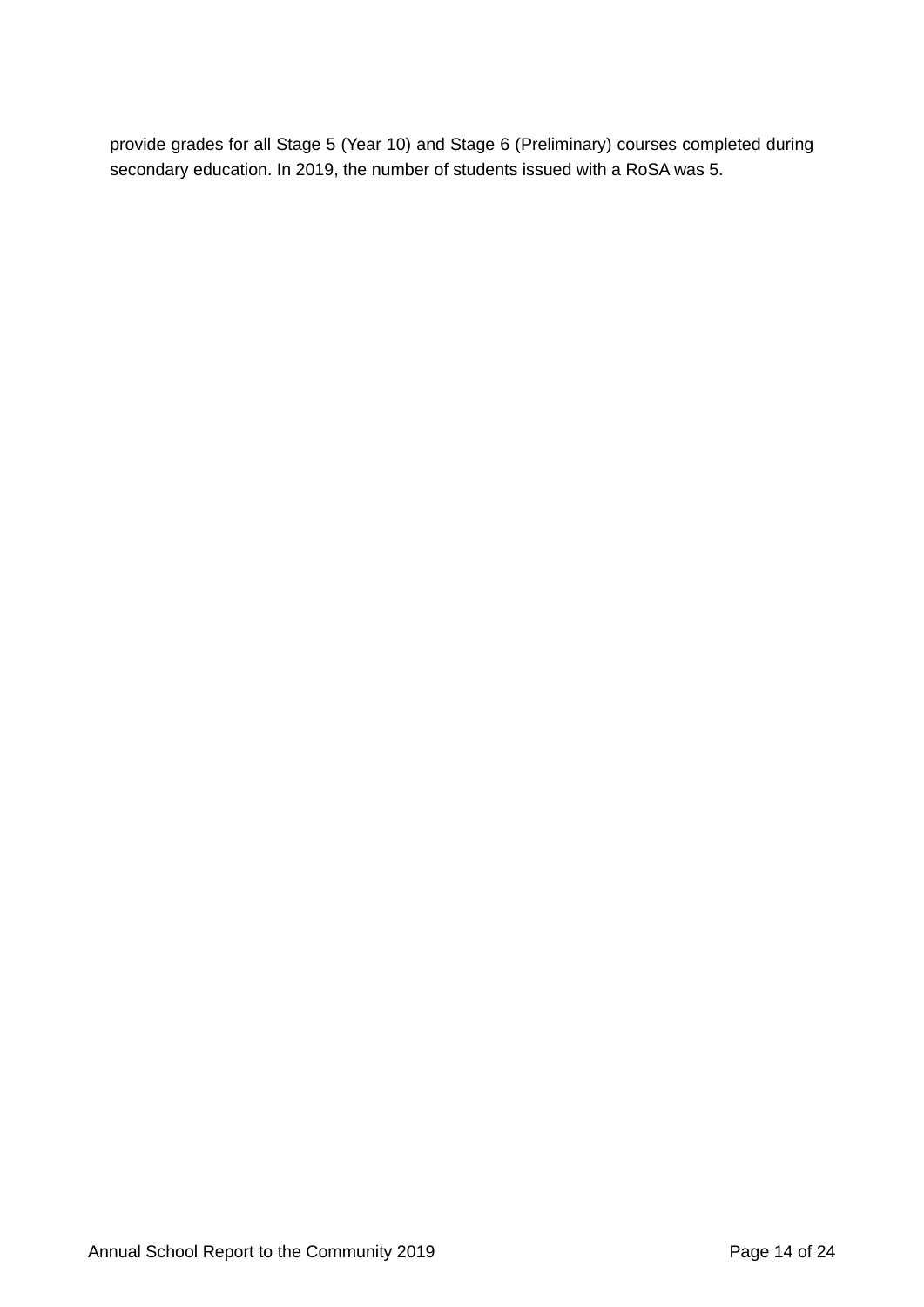### **Pastoral Care Policy**

The College's pastoral care and student wellbeing policies guidelines and procedures are informed by the [Pastoral Care Policy for Diocesan Systemic Schools.](https://www.csodbb.catholic.edu.au/about/Policies) This policy is underpinned by the guiding principles from the National Safe Schools Framework (2013) (NSSF) that represent fundamental beliefs about safe, supportive and respectful school communities. These guiding principles emphasise the importance of student safety and wellbeing as a pre-requisite for effective learning in all Catholic school settings. The Pastoral Care and Wellbeing Framework for Learning for the Diocese of Broken Bay Schools System (the Framework') utilises the NSSF ensuring that diocesan systemic schools meet the objectives of the NSSF at the same time as meeting the diocesan vision for pastoral care and wellbeing. Further information about this and other related policies may be obtained from the CSO website or by contacting the CSO. The policy was revised in 2019 to align with the [Australian Wellbeing Framework \(2018\)](https://studentwellbeinghub.edu.au/educators/framework/) for implementation in 2020.

### **Behaviour Management and Student Discipline Policy**

The College's policies and procedures for the management of student behaviour are aligned to the [Behaviour Support Policy for Diocesan Systemic Schools.](https://www.csodbb.catholic.edu.au/about/Policies) Policies operate within a context that all members of the school community share responsibility to foster, encourage and promote positive behaviour and respectful relationships. The policy aims to promote a safe and supportive learning environment to maximise teaching and learning time for all students. It supports the development of students' pro-social behaviour based on respectful relationships and clear behavioural expectations. The dignity and responsibility of each person is promoted at all times along with positive student behaviours while ensuing the respect for the rights of all students an staff. Further information about this and other related policies may be obtained from the CSO website or by contacting the CSO. There were no changes made to this policy in 2019.

### **Anti-Bullying Policy**

The College's Anti-Bullying guidelines and procedures are based on and informed by the [Anti-Bullying Policy for Diocesan Systemic Schools](https://www.csodbb.catholic.edu.au/about/Policies) and is aligned to the Pastoral Care Policy for Diocesan Systemic Schools and other related wellbeing policies and guidelines. All students, their families and employees within Catholic education have a right to a learning and work environment free from intimidation, humiliation and hurt. Anti-Bullying policies support school communities to prevent, reduce and respond to bullying. Further information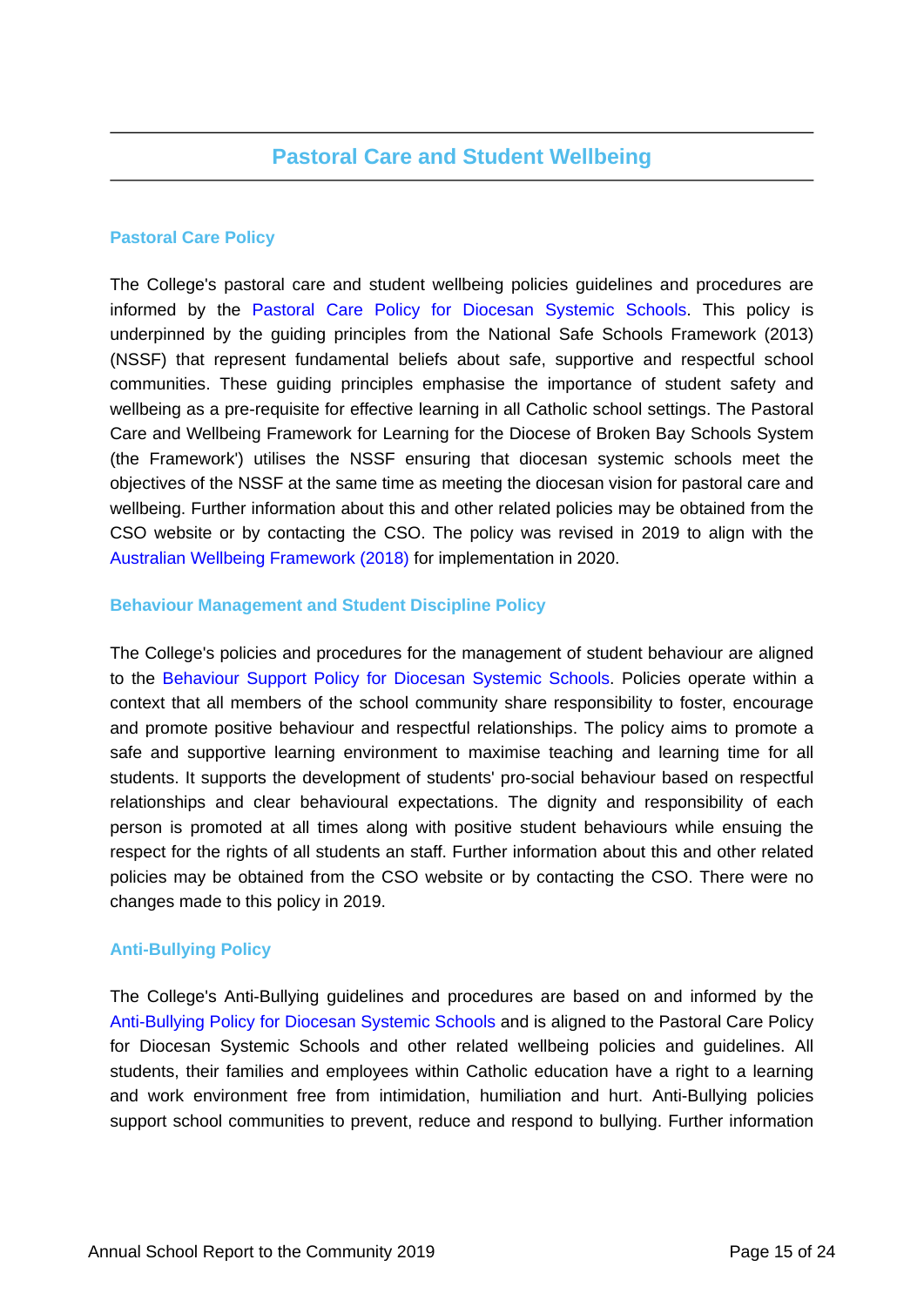about this and other related policies may be obtained from the [CSO website](https://www.csodbb.catholic.edu.au/about/Overview) or by contacting the CSO. There were no changes made to this policy in 2019.

### **Complaints Handling Policy**

The College follows the [Complaints Handling Policy and Procedures for Diocesan Systemic](https://www.csodbb.catholic.edu.au/about/Policies) [Schools.](https://www.csodbb.catholic.edu.au/about/Policies) A distinctive feature of this policy is to ensure that complaints are addressed in a timely and confidential manner at the lowest appropriate management level in order to prevent minor problems or concerns from escalating. The expectation is that complaints will be brought forward and resolved in a respectful manner recognising the dignity of each person concerned in the process. The policy recognises that a number of more minor or simple matters can be resolved without recourse to the formal complaint handling process but rather, quickly and simply, by discussion between the appropriate people. Further information about this and other related policies may be obtained from the CSO website or by contacting the CSO. There were no changes made to this policy in 2019.

### **Initiatives promoting respect and responsibility**

The College has a reputation for providing high-quality pastoral care for all students. Each student is known and encouraged to find their personal greatness. Underpinned by the Australian Student Wellbeing Framework (ASWF) 2018, our comprehensive pastoral care program focuses on promoting leadership, inclusion, student voice, partnerships and support. The College has well-developed structures, programs and resources to support student wellbeing. In 2019 the College extended on the Mentoring program designed to foster student holistic growth throughout their time at the College through an emphasis on Growth Coaching Conversations. Mentor teachers worked with each student to develop a Personalised Learning Plan and digital portfolio showcasing their goals, growth and achievements through the College's Learning Den. This culminated in the Student Led Conferences in Stage 4. In addition to our pastoral program, the College has developed a series of creative and varied pastoral strategies, which are preventative, interventional and critical. In 2019 these strategies included the following activities: outdoor education program, including camps and/or retreats for every year group, student participation in the Duke of Edinburgh program, Year 7 transition to secondary school program, Peer Support program, Lunchtime Games Club, Girls Talk student-led speaker program, Year 10 Street Retreat program, Year 10 Pacific Island immersion experience to the island of Kiribati, RUOK Day, Purple Day for Epilepsy, Nursing Home Visits, National Day Against Bullying and Violence, St Leo's Day Mass and Fair, Mental Health awareness month activities, student-led assemblies focused on key social justice issues. 2019 also had regular guest presenters for students and parent involvement evenings around the topics of online safety and cyberbullying, healthy relationships, adolescent mental health and study habits, targeted programs that cater to the specific needs for each year group such as Men of Honour, Day of Hope, Year 12 individual mental health surveys, GPs in Schools, self-defence, Seasons for Growth, STEM for girls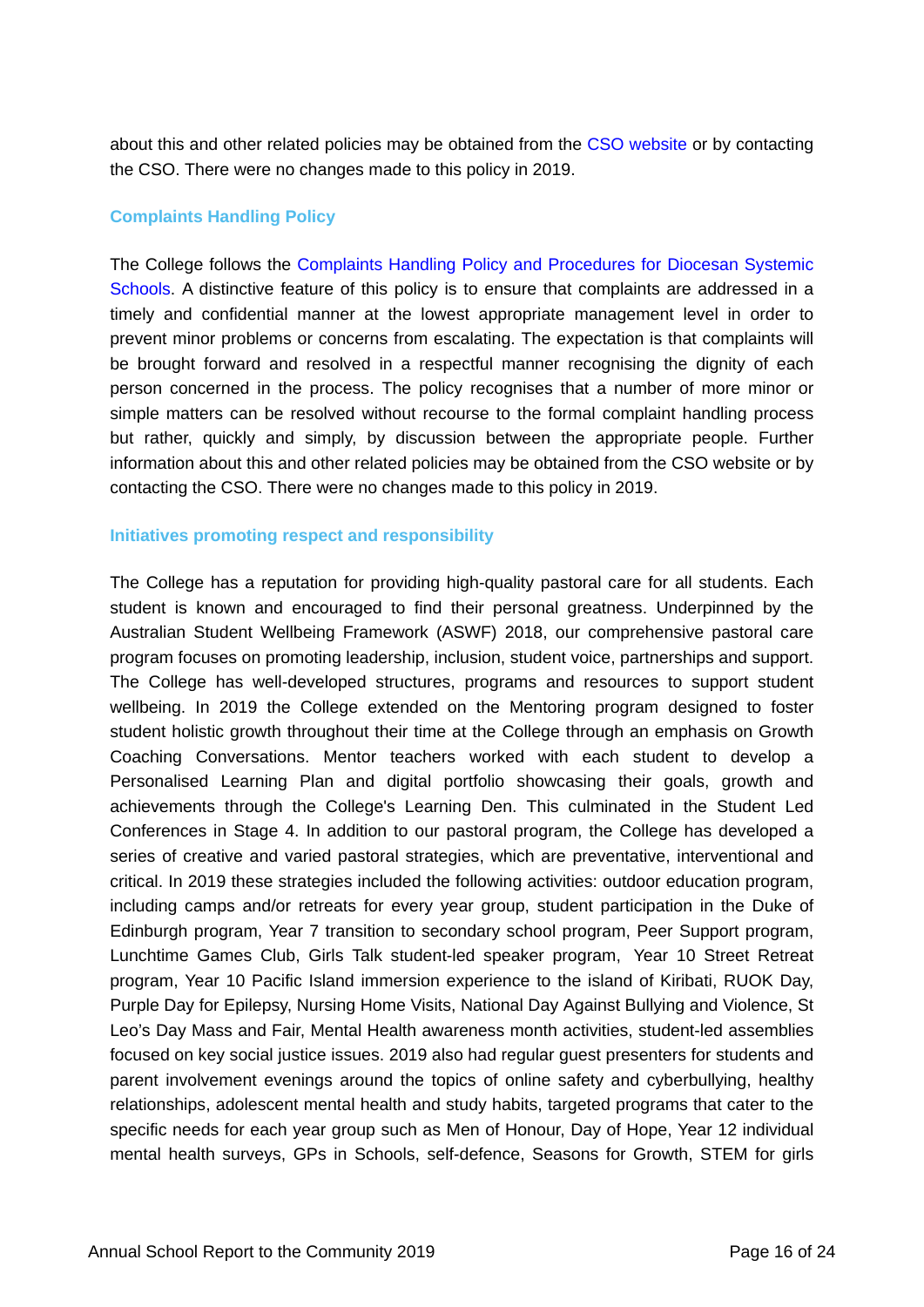conference, KYDS Mental Health Conference, along with close liaison with a network of external service providers when required.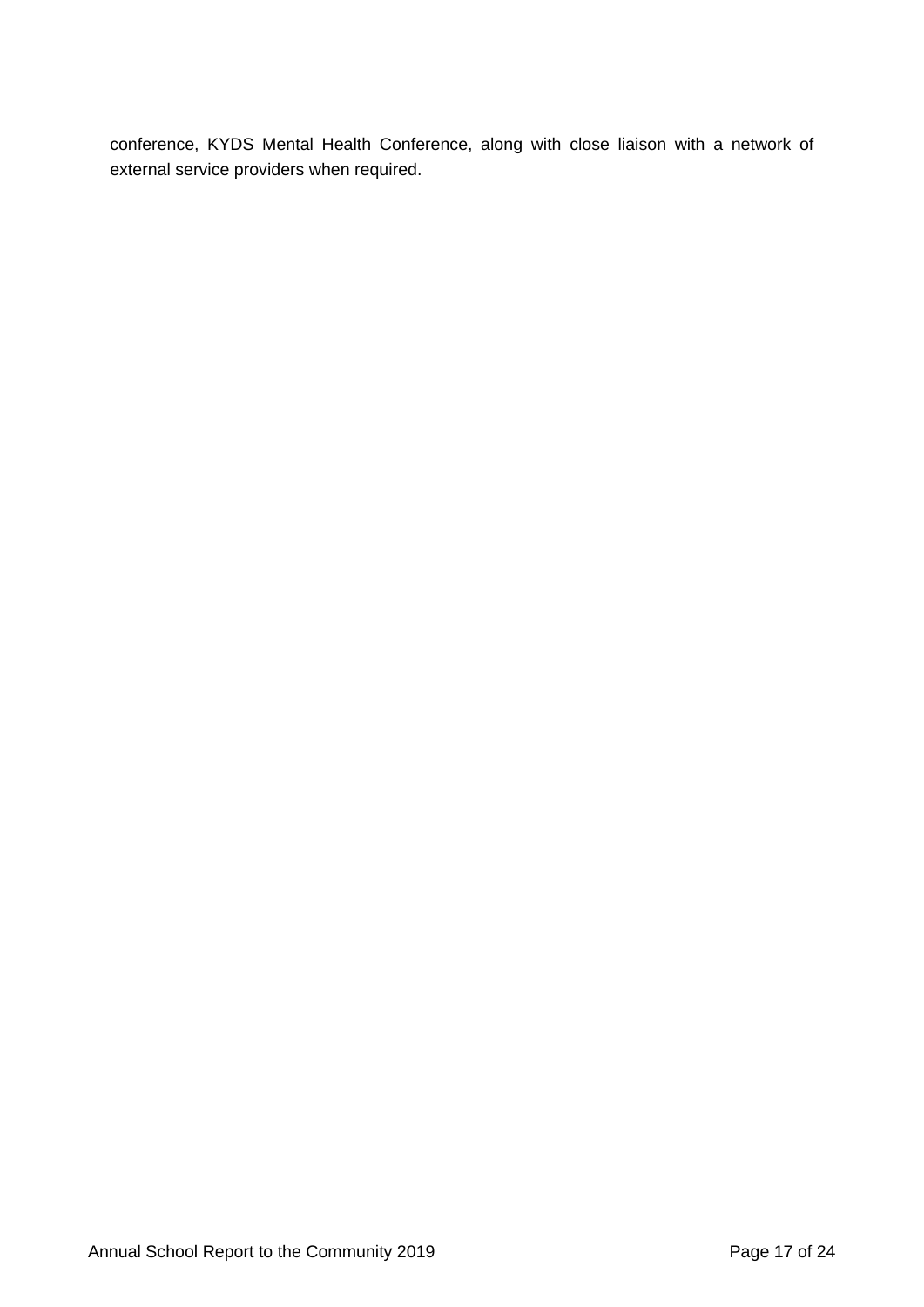# **School Improvement**

Strategic planning ensures a common purpose and agreed values are established. In Broken Bay systemic schools, this common purpose and agreed values along with goals, targets and key improvement strategies are documented in the School Improvement Plan (SIP). This SIP is a three year planning document and is used to record the College's progress in working towards priorities for improvement in three domains: Mission, Pastoral Care, Learning and Teaching. College improvement planning is supported systemically by the Diocesan Leading Learning initiative. This initiative is research based and has been developed in partnership with the University of Auckland. Building on Leading Learning in the Learning and Teaching domain, the Diocesan Learning Principles guide improvement strategies toward high quality contemporary learning.

### **Key Improvements Achieved**

The introduction of our unique online St Leo's Learning Den (digital portfolio) means that our students are able to provide their own evidence, demonstrate their learning and progression and articulate this learning with their parents and staff. This was very ably demonstrated in our recent Years 7 and 8 Student Led Conferences, where the students demonstrated that they were responsible for their own learnings.

This portfolio enables students to demonstrate their development in our 6 growth domains - Christian Citizenship, Character, Collaboration, Communication, Creativity and Critical Thinking. Together with the semester academic reports the College's goal of the development of the whole person is evidenced. Our cohorts in Years 7-10 have been taken through the Learning Den platform and students are now adding their own evidence to their portfolios to show learnings in growth across these 6 domains.

Our Assessment Tasks now incorporate selected Growth Domains. This means that staff are incorporating the growth domains into their teaching , learnings and assessment. With the introduction to our new student database next year - Compass, we aim to tailor our Semester Reports to include formal feedback to parents to include the Growth Domains.

As part of our Personalised Learning Plan our Year 7 students were part of the iLiM (Individualised Learning in Mathematics) program. This program allows teaching to meet each student at their own point of learning. With further professional development and tracking support this should become a key strategy for all students.

To assist in the discussions with our students in developing Personal Learning Plans as well as setting goals, each staff member has undergone professional development in Growth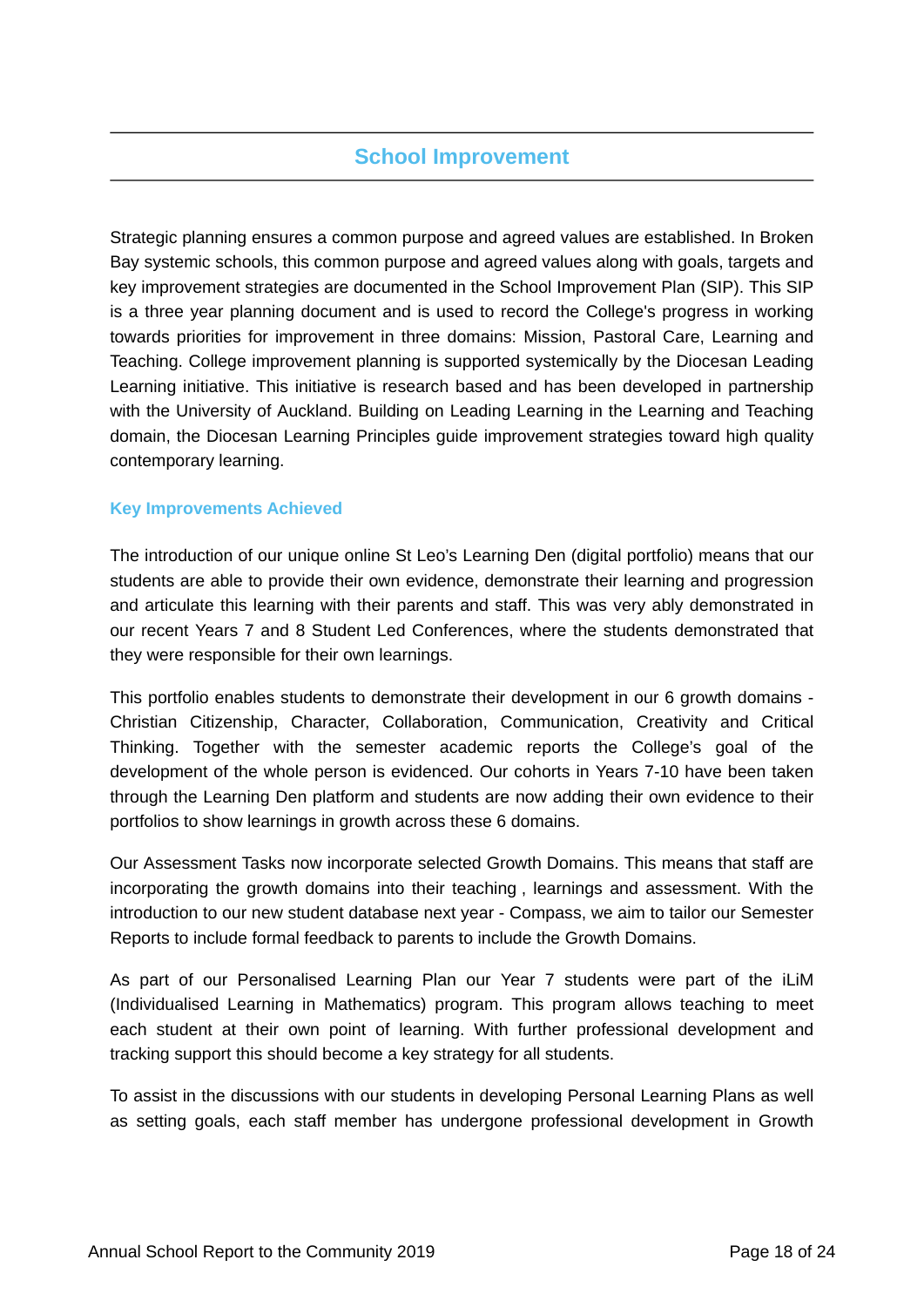Coaching throughout the year. This will greatly assist in the students' self efficacy and confidence in their learning.

A newly appointed role; Leader of Community Partnerships and Pathways started in 2019 assisting students to explore various pathways available post leaving school. This is a vital service for our students assisting them to set goals and investigate opportunities, which is so important because as we know the world of work and study is no longer linear.

### **Priority Key Improvements for Next Year**

- Targeted approach with our Senior students to enhance their academic rigour and focus on the HSC, coupled with the development of the whole person.
- The incorporation of Pope Francis' Laudato Si' throughout our curriculum in response to not only our local environment but also on a global basis. This is through listening, praying, reflecting and participating in Pope Francis' call to action.
- Increased student agency by means of Student Led Conferences across Stages 4 and 5.
- Completion of our extensive building program throughout the College.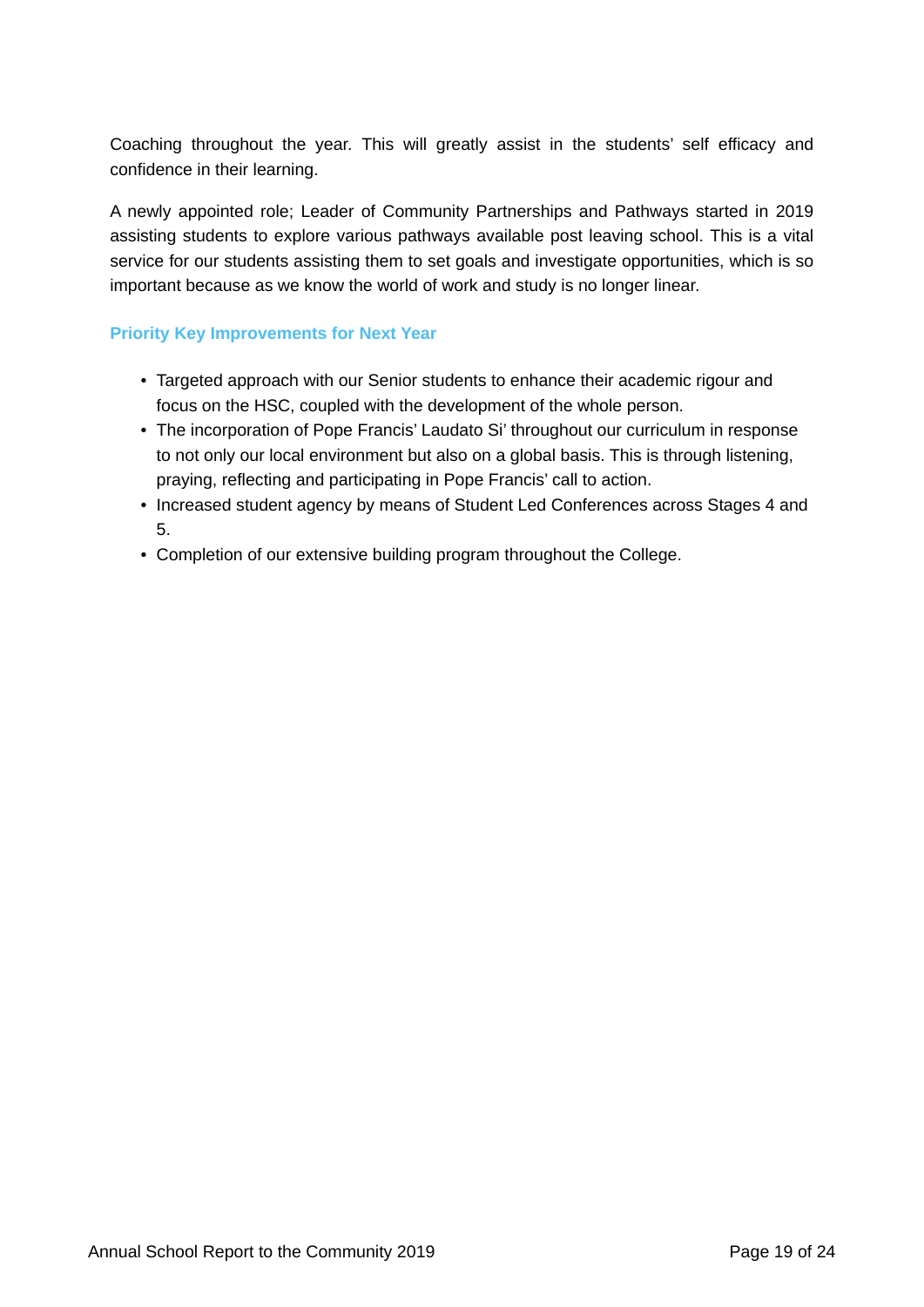# **Community Satisfaction**

The opinions and ideas of parents, students and teachers are valued and sought. Their suggestions are incorporated into planning for and achieving improved outcomes for students. This year, a variety of processes have been used to gain information about the level of satisfaction with the College from parents, students and teachers.

### **Parent satisfaction**

Surveys of parents indicate the highest levels of parent satisfaction in the following areas:

- The professionalism and support demonstrated by College staff
- The high quality pastoral care offered at the College
- The quality of Catholic education provided by the College
- The spiritual and intellectual growth opportunities
- The spirit of inclusiveness and welcome offered at the College
- The dedication to student safety and wellbeing at the College

### **Student satisfaction**

The College regularly consults students regarding their experience, views and levels of satisfaction. Mechanisms such as the Student Representative Council and the Tell Them From Me Survey provides key data to assist the College in meeting the needs of the students. The student surveys have indicated that particular satisfaction in the following areas:

- The network of positive relationships enjoyed on campus
- The co-educational nature of the College
- The level of care and support offered by the staff
- The variety of opportunities offered beyond the classroom
- The quality of education within a holistic approach

### **Teacher satisfaction**

Staff members are consistently involved in collaborative dialogue through platforms such as the Tell Them From Me Survey and Professional Working Parties. College staff have identified the following areas as the greatest strength of the College:

- Opportunities for students to develop the passion
- The delivery of a holistic education, centred on the development of the whole child
- The quality of teaching
- The quality of Catholic Education provided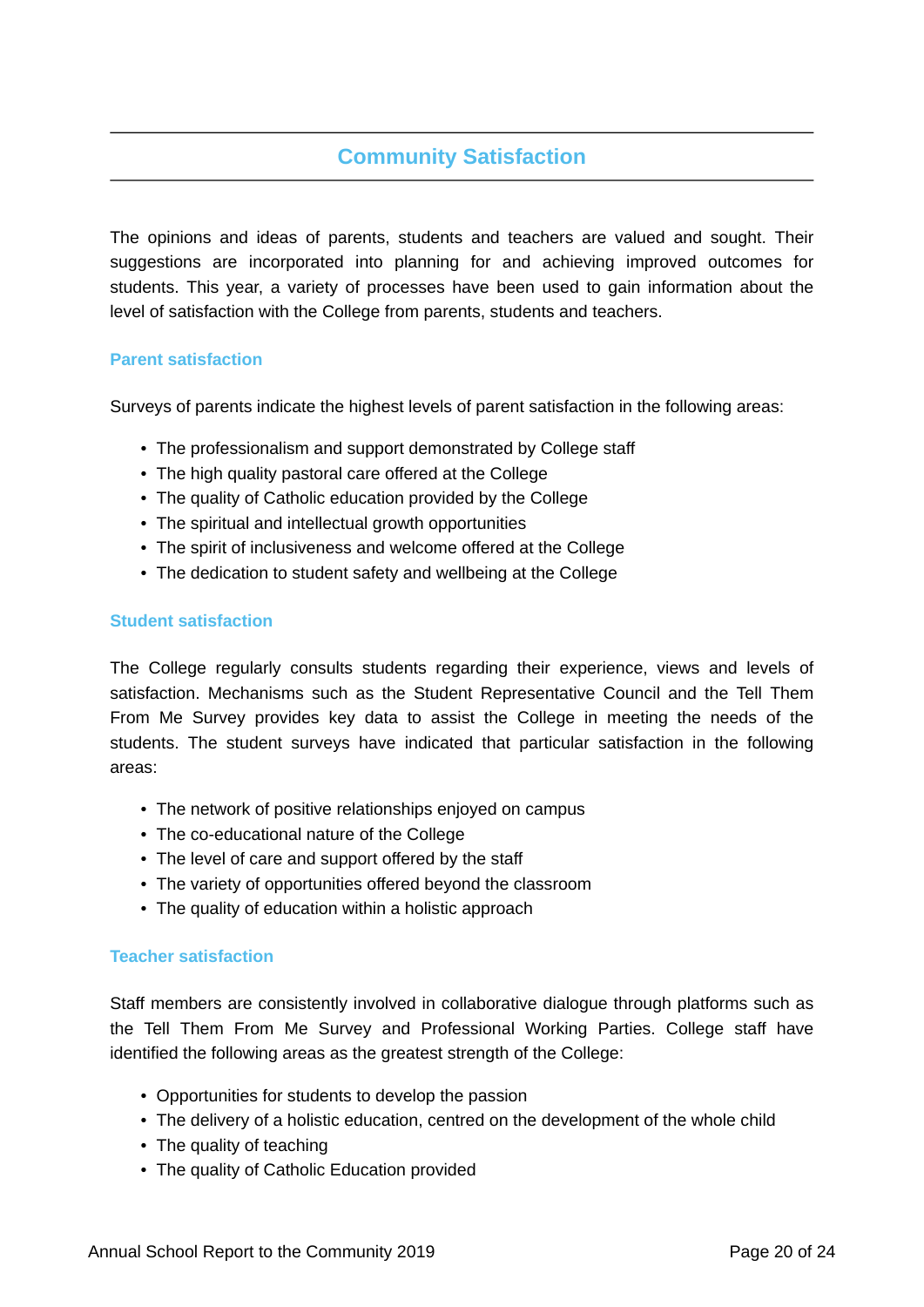• Opportunities for students to be socially aware and to contribute towards positive change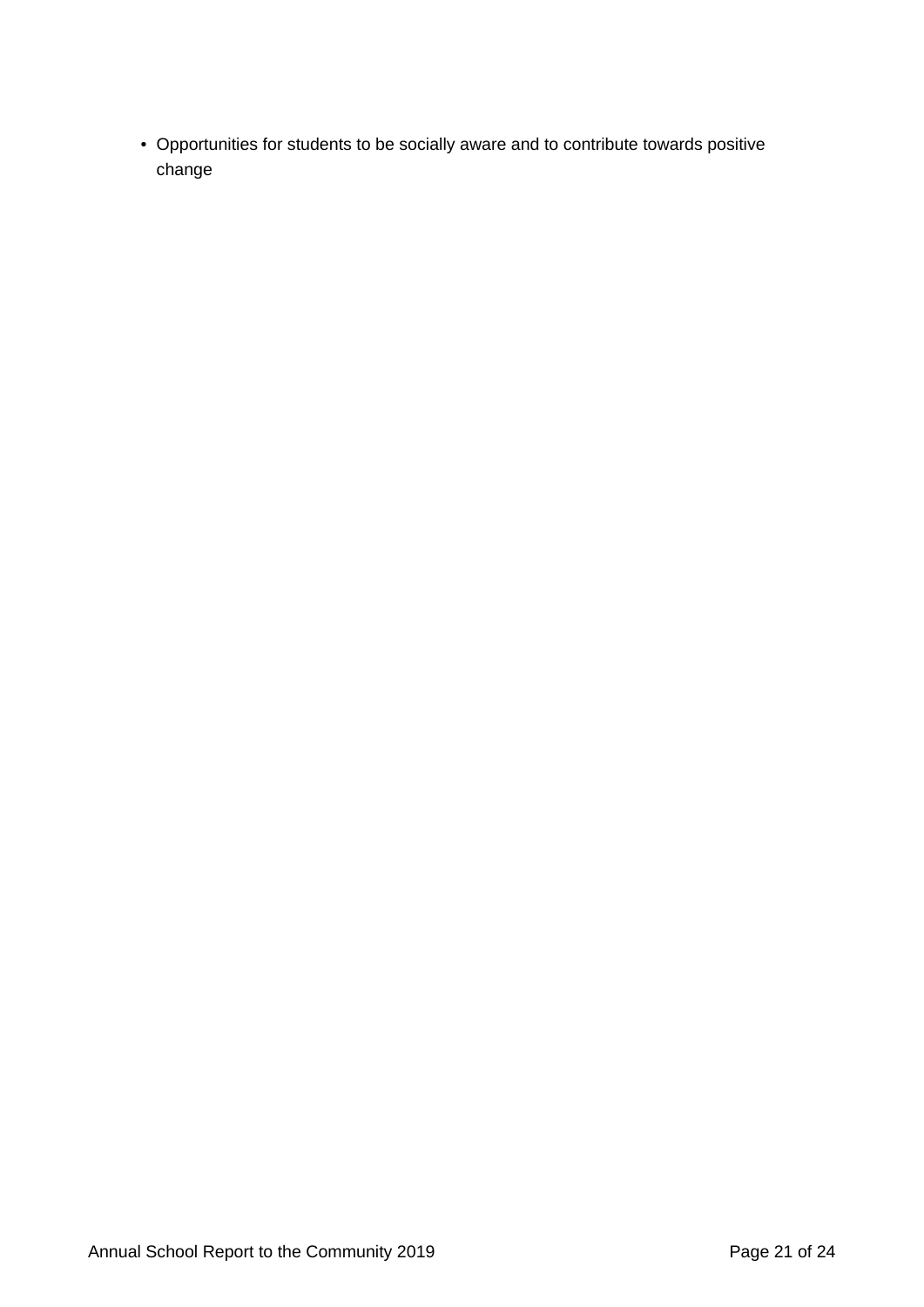# **Financial Statement**

Consistent with the NESA requirements, financial income and expenditure for the College in 2019 is shown below. More detailed financial data is available on the My School website. Diocesan system financial reporting can be found in the Broken Bay Diocese Annual Report.

| <b>Recurrent and Capital Income 2019</b>             |            |  |
|------------------------------------------------------|------------|--|
| <b>Commonwealth Recurrent</b><br>Grants <sup>1</sup> | \$9222745  |  |
| <b>Government Capital</b><br>Grants <sup>2</sup>     | \$0        |  |
| State Recurrent Grants <sup>3</sup>                  | \$2663639  |  |
| Fees and Private Income <sup>4</sup>                 | \$4634281  |  |
| <b>Interest Subsidy Grants</b>                       | \$0        |  |
| Other Capital Income <sup>5</sup>                    | \$478682   |  |
| <b>Total Income</b>                                  | \$16999347 |  |

| <b>Recurrent and Capital Expenditure</b><br>2019     |            |  |
|------------------------------------------------------|------------|--|
| Capital Expenditure <sup>6</sup>                     | \$6693502  |  |
| <b>Salaries and Related</b><br>Expenses <sup>7</sup> | \$10634980 |  |
| Non-Salary Expenses <sup>8</sup>                     | \$7224096  |  |
| <b>Total Expenditure</b>                             | \$24552578 |  |

### **Notes**

- 1. Commonwealth Recurrent Grants includes recurrent per capita grants and special purpose grants.
- 2. Government Capital Grants includes all capital grants received from the Commonwealth and State Governments.
- 3. State Recurrent Grants includes recurrent grants per capita, special purpose grants and interest subsidy grants.
- 4. Fees and Private Income include Archdiocesan and school based fees, excursions and other private income.
- 5. Other Capital Income includes building levy fees and capital donations used to fund Capital Expenditure.
- 6. Capital Expenditure includes expenditure on School Buildings, and Furniture and Equipment.
- 7. Salaries and Related Expenditure includes all salaries, allowances and related expenses such as superannuation and workers compensation insurance.
- 8. Non-Salary Expenses include all other Non-Salary Recurrent Expenditure covering resources, administration, operational expenses, utilities, repairs and maintenance.